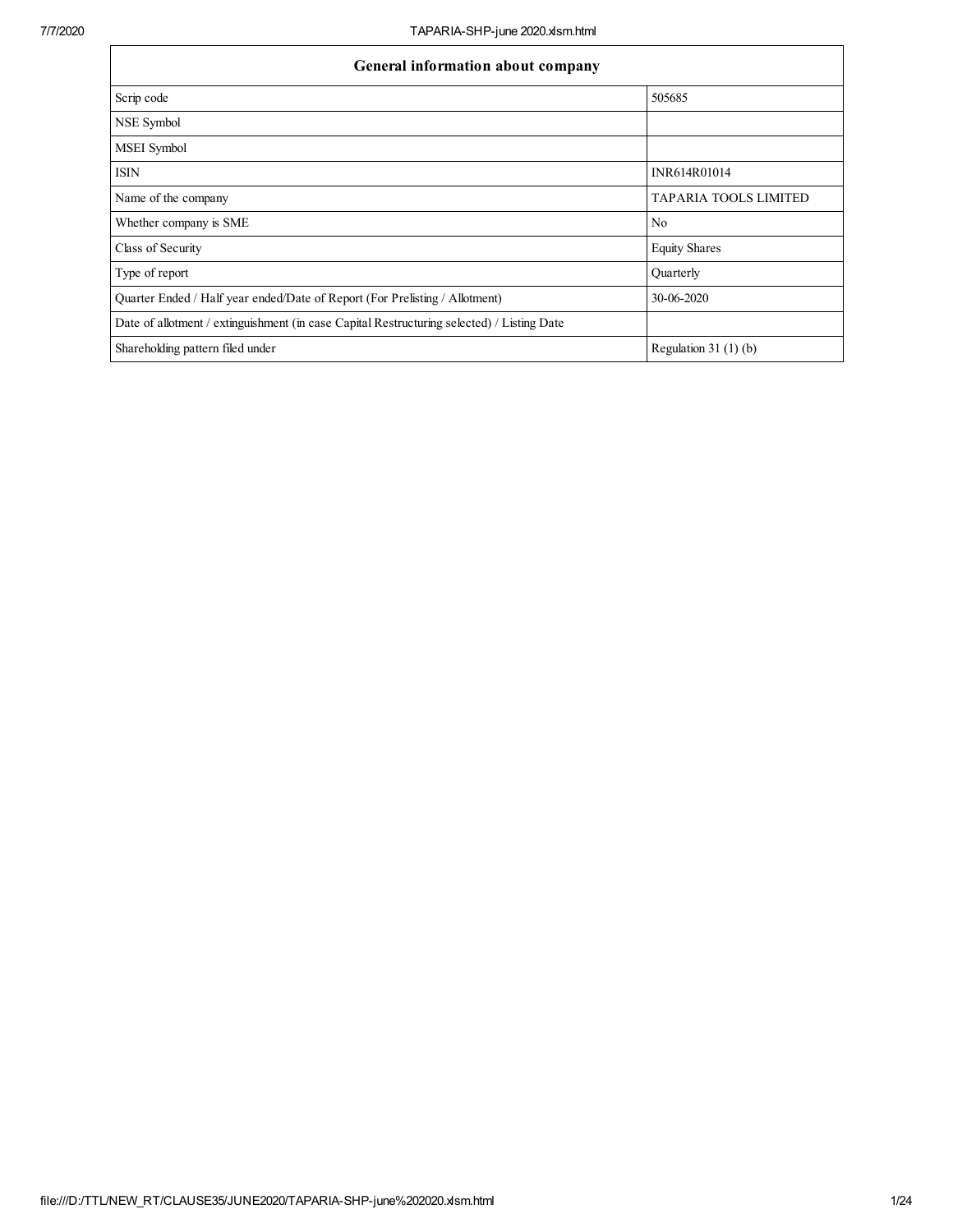|                       | <b>Declaration</b>                                                                        |                |                                |                       |                             |  |  |  |  |  |  |  |
|-----------------------|-------------------------------------------------------------------------------------------|----------------|--------------------------------|-----------------------|-----------------------------|--|--|--|--|--|--|--|
| Sr.<br>N <sub>0</sub> | Particular                                                                                | Yes/No         | Promoter and<br>Promoter Group | Public<br>shareholder | Non Promoter-<br>Non Public |  |  |  |  |  |  |  |
| 1                     | Whether the Listed Entity has issued any partly paid up shares?                           | No.            | N <sub>0</sub>                 | N <sub>0</sub>        | N <sub>0</sub>              |  |  |  |  |  |  |  |
| $\overline{2}$        | Whether the Listed Entity has issued any Convertible Securities?                          | N <sub>0</sub> | N <sub>0</sub>                 | N <sub>0</sub>        | N <sub>0</sub>              |  |  |  |  |  |  |  |
| 3                     | Whether the Listed Entity has issued any Warrants?                                        | No.            | N <sub>0</sub>                 | No.                   | N <sub>0</sub>              |  |  |  |  |  |  |  |
| $\overline{4}$        | Whether the Listed Entity has any shares against which<br>depository receipts are issued? | No.            | N <sub>0</sub>                 | N <sub>0</sub>        | N <sub>0</sub>              |  |  |  |  |  |  |  |
| 5                     | Whether the Listed Entity has any shares in locked-in?                                    | No.            | N <sub>0</sub>                 | N <sub>0</sub>        | N <sub>0</sub>              |  |  |  |  |  |  |  |
| 6                     | Whether any shares held by promoters are pledge or otherwise<br>encumbered?               | No.            | N <sub>0</sub>                 |                       |                             |  |  |  |  |  |  |  |
| 7                     | Whether company has equity shares with differential voting<br>rights?                     | N <sub>0</sub> | No                             | N <sub>0</sub>        | N <sub>0</sub>              |  |  |  |  |  |  |  |
| 8                     | Whether the listed entity has any significant beneficial owner?                           | N <sub>0</sub> |                                |                       |                             |  |  |  |  |  |  |  |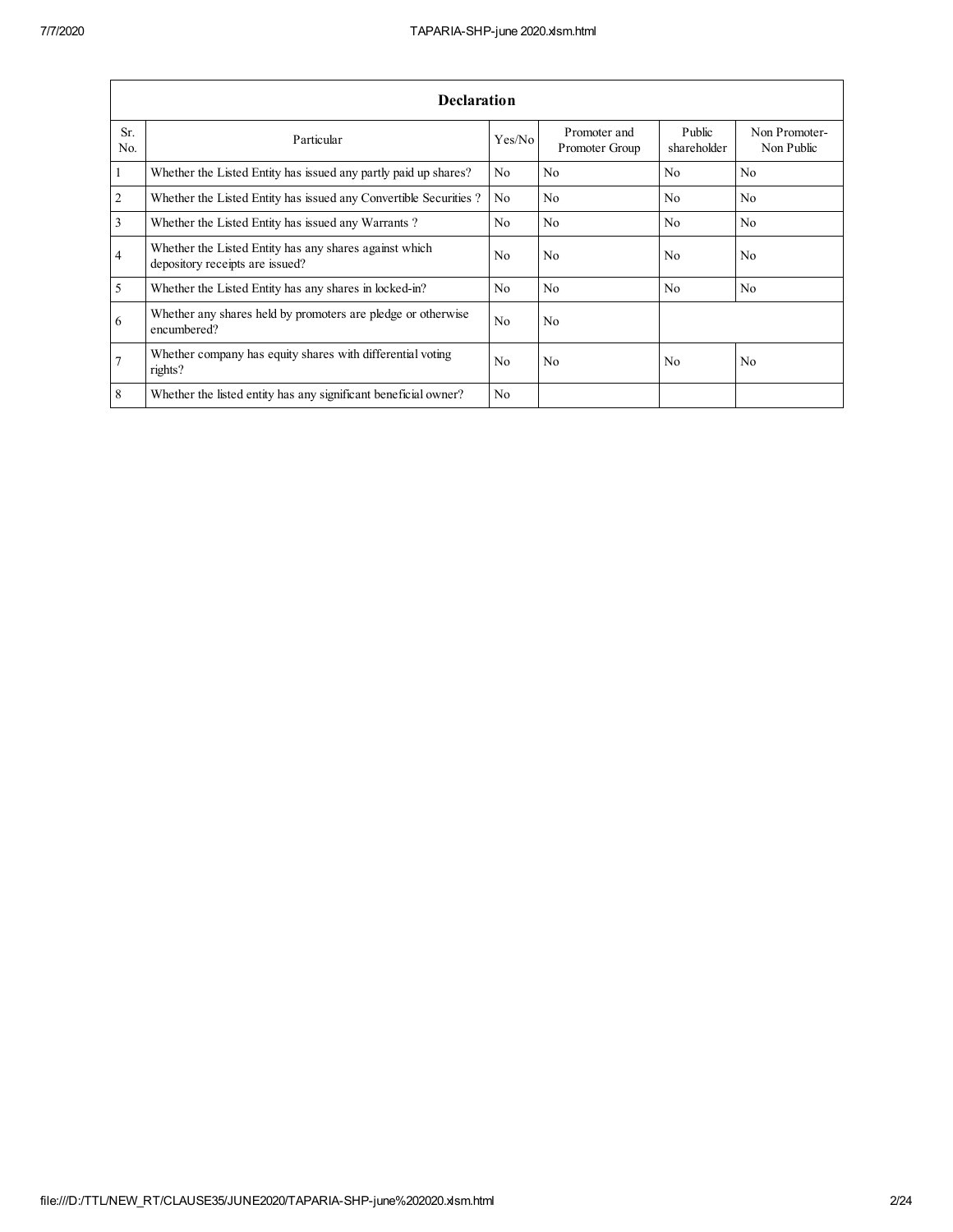|                 |                                           |                                  |                                                            |                             |                          |                                    | Table I - Summary Statement holding of specified securities                                                          |                                                                  |               |         |                      |
|-----------------|-------------------------------------------|----------------------------------|------------------------------------------------------------|-----------------------------|--------------------------|------------------------------------|----------------------------------------------------------------------------------------------------------------------|------------------------------------------------------------------|---------------|---------|----------------------|
|                 | Category<br>of<br>shareholder<br>(II)     | Nos. Of<br>shareholders<br>(III) | No. of<br>fully paid<br>up equity<br>shares<br>held $(IV)$ | No. Of<br>Partly            | No. Of<br>shares         | Total nos.                         | Shareholding as a %<br>of total no. of<br>shares (calculated<br>as per SCRR, 1957)<br>(VIII) As a % of<br>$(A+B+C2)$ | Number of Voting Rights held in<br>each class of securities (IX) |               |         |                      |
| Category<br>(I) |                                           |                                  |                                                            | paid-up<br>equity           | underlying<br>Depository | shares<br>held (VII)<br>$= (IV) +$ |                                                                                                                      | No of Voting (XIV)<br>Rights                                     |               |         | Total as<br>$a\%$ of |
|                 |                                           |                                  |                                                            | shares<br>$\text{held}$ (V) | Receipts<br>(VI)         | $(V)$ + $(VI)$                     |                                                                                                                      | Class<br>eg: $X$                                                 | Class<br>eg:y | Total   | $(A+B+C)$            |
| (A)             | Promoter<br>&<br>Promoter<br>Group        | 20                               | 2116517                                                    |                             |                          | 2116517                            | 69.72                                                                                                                | 2116517                                                          |               | 2116517 | 69.72                |
| (B)             | Public                                    | 249                              | 919233                                                     |                             |                          | 919233                             | 30.28                                                                                                                | 919233                                                           |               | 919233  | 30.28                |
| (C)             | Non<br>Promoter-<br>Non Public            |                                  |                                                            |                             |                          |                                    |                                                                                                                      |                                                                  |               |         |                      |
| (C1)            | <b>Shares</b><br>underlying<br><b>DRs</b> |                                  |                                                            |                             |                          |                                    |                                                                                                                      |                                                                  |               |         |                      |
| (C2)            | Shares held<br>by<br>Employee<br>Trusts   |                                  |                                                            |                             |                          |                                    |                                                                                                                      |                                                                  |               |         |                      |
|                 | Total                                     | 269                              | 3035750                                                    |                             |                          | 3035750                            | 100                                                                                                                  | 3035750                                                          |               | 3035750 | 100                  |

 $\overline{\Gamma}$ 

┑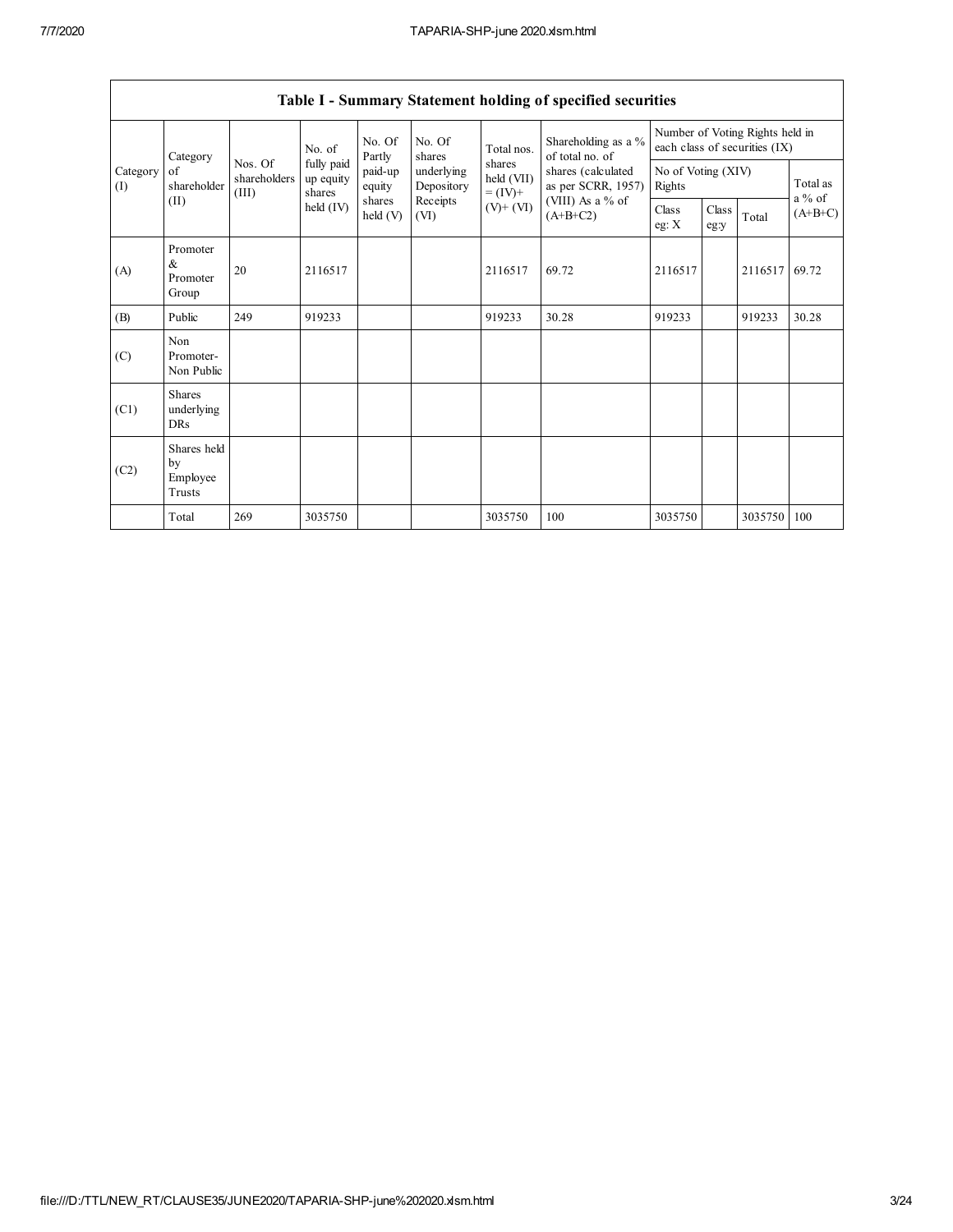$\overline{\phantom{a}}$ 

|                 |                                           |                                                 |                                    |                                                           | Table I - Summary Statement holding of specified securities                                  |                                        |                                                          |                                                                               |                                                         |                                       |
|-----------------|-------------------------------------------|-------------------------------------------------|------------------------------------|-----------------------------------------------------------|----------------------------------------------------------------------------------------------|----------------------------------------|----------------------------------------------------------|-------------------------------------------------------------------------------|---------------------------------------------------------|---------------------------------------|
| Category<br>(1) | Category<br>of<br>shareholder<br>(II)     | No. Of<br><b>Shares</b><br>Underlying           |                                    | No. Of Shares<br>Underlying<br>Outstanding<br>convertible | Shareholding, as a %<br>assuming full conversion<br>of convertible securities (              | Number of<br>Locked in<br>shares (XII) |                                                          | Number of<br><b>Shares</b><br>pledged or<br>otherwise<br>encumbered<br>(XIII) |                                                         | Number of<br>equity shares<br>held in |
|                 |                                           | Outstanding<br>convertible<br>securities<br>(X) | Outstanding<br>Warrants<br>$(X_i)$ | securities and<br>No. Of<br>Warrants (Xi)<br>(a)          | as a percentage of diluted<br>share capital) $(XI)$ =<br>$(VII)+(X)$ As a % of<br>$(A+B+C2)$ | N <sub>0</sub><br>(a)                  | As a<br>$\%$ of<br>total<br><b>Shares</b><br>held<br>(b) | N <sub>0</sub><br>(a)                                                         | As a<br>$%$ of<br>total<br><b>Shares</b><br>held<br>(b) | dematerialized<br>form $(XIV)$        |
| (A)             | Promoter<br>&<br>Promoter<br>Group        |                                                 |                                    |                                                           | 69.72                                                                                        |                                        |                                                          |                                                                               |                                                         | 1604894                               |
| (B)             | Public                                    |                                                 |                                    |                                                           | 30.28                                                                                        |                                        |                                                          |                                                                               |                                                         | 306749                                |
| (C)             | Non<br>Promoter-<br>Non Public            |                                                 |                                    |                                                           |                                                                                              |                                        |                                                          |                                                                               |                                                         |                                       |
| (C1)            | <b>Shares</b><br>underlying<br><b>DRs</b> |                                                 |                                    |                                                           |                                                                                              |                                        |                                                          |                                                                               |                                                         |                                       |
| (C2)            | Shares held<br>by<br>Employee<br>Trusts   |                                                 |                                    |                                                           |                                                                                              |                                        |                                                          |                                                                               |                                                         |                                       |
|                 | Total                                     |                                                 |                                    |                                                           | 100                                                                                          |                                        |                                                          |                                                                               |                                                         | 1911643                               |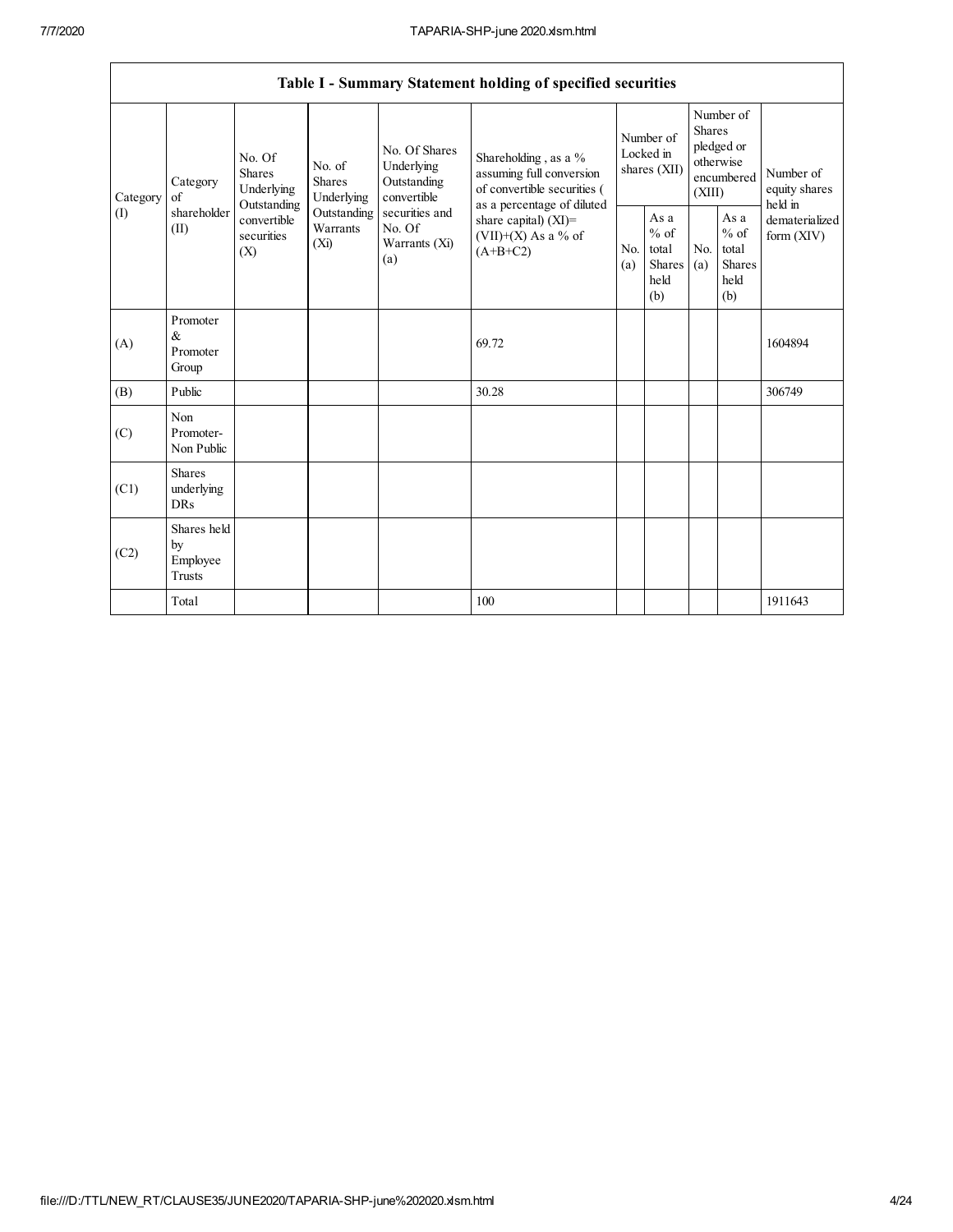$\mathbf{r}$ 

|                                                                                             | Table II - Statement showing shareholding pattern of the Promoter and Promoter Group                                |                                  |                                      |                                 |                                                |                                        |                                                             |                              |               |                                                                  |                                   |
|---------------------------------------------------------------------------------------------|---------------------------------------------------------------------------------------------------------------------|----------------------------------|--------------------------------------|---------------------------------|------------------------------------------------|----------------------------------------|-------------------------------------------------------------|------------------------------|---------------|------------------------------------------------------------------|-----------------------------------|
|                                                                                             |                                                                                                                     |                                  | No. of                               | No. Of<br>Partly                | No. Of                                         | Total<br>nos.                          | Shareholding as<br>a % of total no.                         |                              |               | Number of Voting Rights held in<br>each class of securities (IX) |                                   |
| Sr.                                                                                         | Category & Name<br>of the<br>Shareholders (I)                                                                       | Nos. Of<br>shareholders<br>(III) | fully<br>paid up<br>equity<br>shares | paid-<br>up<br>equity<br>shares | shares<br>underlying<br>Depository<br>Receipts | shares<br>held<br>$(VII) =$<br>$(IV)+$ | of shares<br>(calculated as<br>per SCRR,<br>1957) (VIII) As | No of Voting (XIV)<br>Rights |               |                                                                  | Total<br>as a<br>$\%$ of<br>Total |
|                                                                                             |                                                                                                                     |                                  | held<br>(IV)                         | held<br>(V)                     | (VI)                                           | $(V)+$<br>(VI)                         | $a\%$ of<br>$(A+B+C2)$                                      | Class<br>eg: $X$             | Class<br>eg:y | Total                                                            | Voting<br>rights                  |
| $\boldsymbol{A}$                                                                            | Table II - Statement showing shareholding pattern of the Promoter and Promoter Group                                |                                  |                                      |                                 |                                                |                                        |                                                             |                              |               |                                                                  |                                   |
| (1)                                                                                         | Indian                                                                                                              |                                  |                                      |                                 |                                                |                                        |                                                             |                              |               |                                                                  |                                   |
| (a)                                                                                         | Individuals/Hindu<br>undivided Family                                                                               | 19                               | 2091217                              |                                 |                                                | 2091217                                | 68.89                                                       | 2091217                      |               | 2091217                                                          | 68.89                             |
| (d)                                                                                         | Any Other<br>(specify)                                                                                              | 1                                | 25300                                |                                 |                                                | 25300                                  | 0.83                                                        | 25300                        |               | 25300                                                            | 0.83                              |
| Sub-Total (A)<br>(1)                                                                        |                                                                                                                     | 20                               | 2116517                              |                                 |                                                | 2116517                                | 69.72                                                       | 2116517                      |               | 2116517                                                          | 69.72                             |
| (2)                                                                                         | Foreign                                                                                                             |                                  |                                      |                                 |                                                |                                        |                                                             |                              |               |                                                                  |                                   |
| Total<br>Shareholding<br>of Promoter<br>and Promoter<br>Group $(A)=$<br>$(A)(1)+(A)$<br>(2) |                                                                                                                     | 20                               | 2116517                              |                                 |                                                | 2116517                                | 69.72                                                       | 2116517                      |               | 2116517                                                          | 69.72                             |
| $\, {\bf B}$                                                                                | Table III - Statement showing shareholding pattern of the Public shareholder                                        |                                  |                                      |                                 |                                                |                                        |                                                             |                              |               |                                                                  |                                   |
| (1)                                                                                         | Institutions                                                                                                        |                                  |                                      |                                 |                                                |                                        |                                                             |                              |               |                                                                  |                                   |
| (3)                                                                                         | Non-institutions                                                                                                    |                                  |                                      |                                 |                                                |                                        |                                                             |                              |               |                                                                  |                                   |
| (a(i))                                                                                      | Individuals -<br>i.Individual<br>shareholders<br>holding nominal<br>share capital up to<br>Rs. 2 lakhs.             | 225                              | 67741                                |                                 |                                                | 67741                                  | 2.23                                                        | 67741                        |               | 67741                                                            | 2.23                              |
| (a(ii))                                                                                     | Individuals - ii.<br>Individual<br>shareholders<br>holding nominal<br>share capital in<br>excess of Rs. 2<br>lakhs. | 8                                | 426590                               |                                 |                                                | 426590                                 | 14.05                                                       | 426590                       |               | 426590                                                           | 14.05                             |
| (e)                                                                                         | Any Other<br>(specify)                                                                                              | 16                               | 424902                               |                                 |                                                | 424902                                 | 14                                                          | 424902                       |               | 424902                                                           | 14                                |
| Sub-Total (B)<br>(3)                                                                        |                                                                                                                     | 249                              | 919233                               |                                 |                                                | 919233                                 | 30.28                                                       | 919233                       |               | 919233                                                           | 30.28                             |
| <b>Total Public</b><br>Shareholding<br>$(B)=(B)(1)+$<br>$(B)(2)+(B)(3)$                     |                                                                                                                     | 249                              | 919233                               |                                 |                                                | 919233                                 | 30.28                                                       | 919233                       |               | 919233                                                           | 30.28                             |
| $\mathbf C$                                                                                 | Table IV - Statement showing shareholding pattern of the Non Promoter- Non Public shareholder                       |                                  |                                      |                                 |                                                |                                        |                                                             |                              |               |                                                                  |                                   |
| Total (<br>$A+B+C2$ )                                                                       |                                                                                                                     | 269                              | 3035750                              |                                 |                                                | 3035750                                | 100                                                         | 3035750                      |               | 3035750                                                          | 100                               |
| Total<br>$(A+B+C)$                                                                          |                                                                                                                     | 269                              | 3035750                              |                                 |                                                | 3035750                                | 100                                                         | 3035750                      |               | 3035750                                                          | 100                               |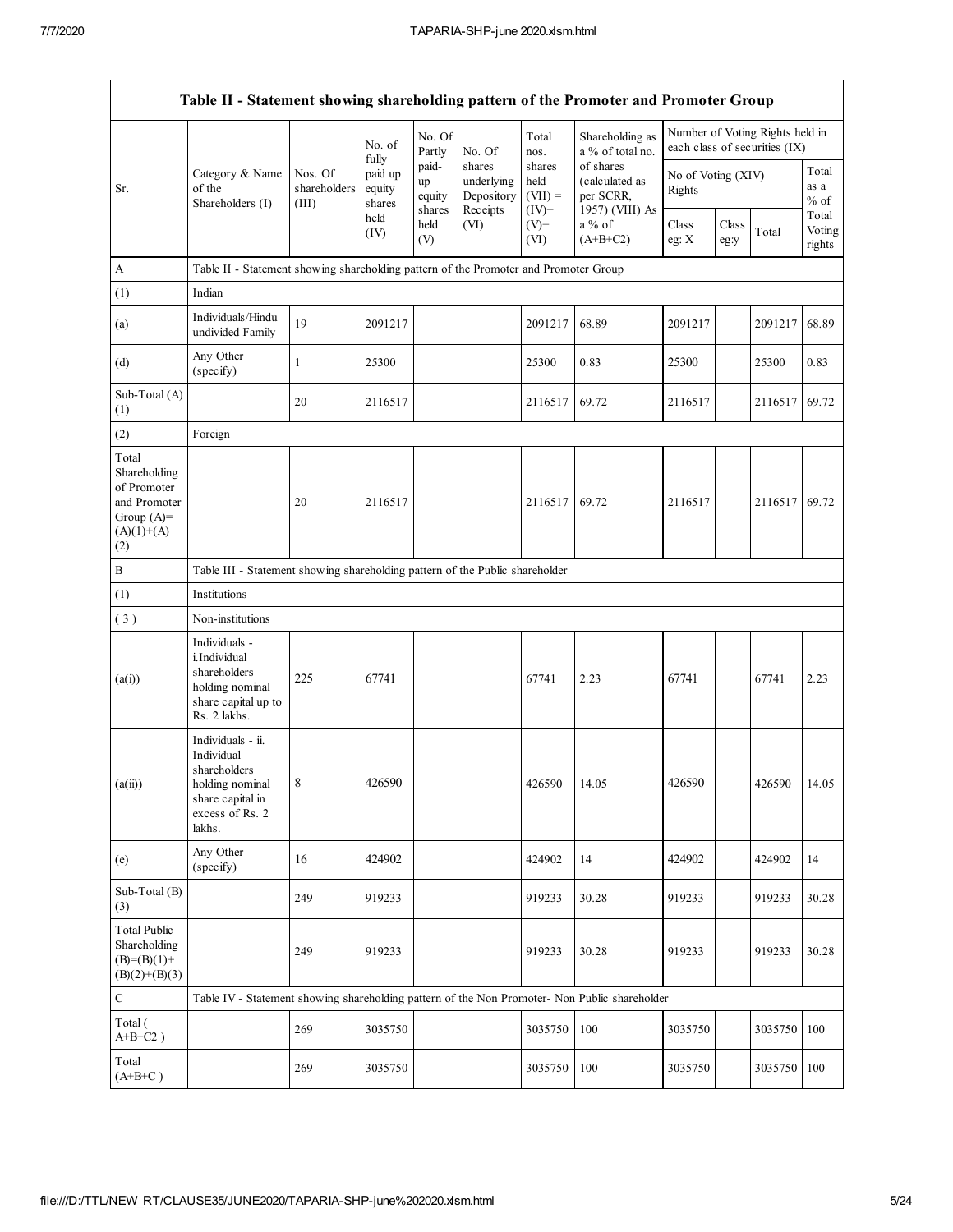|                                                                                          |                                                 |                                               |                                                                 | Table II - Statement showing shareholding pattern of the Promoter and Promoter Group                    |                                        |                                                  |            |                                                                  |                                           |  |
|------------------------------------------------------------------------------------------|-------------------------------------------------|-----------------------------------------------|-----------------------------------------------------------------|---------------------------------------------------------------------------------------------------------|----------------------------------------|--------------------------------------------------|------------|------------------------------------------------------------------|-------------------------------------------|--|
|                                                                                          | No. Of<br><b>Shares</b><br>Underlying           | No. of<br><b>Shares</b>                       | No. Of Shares<br>Underlying<br>Outstanding                      | Shareholding, as a %<br>assuming full conversion<br>of convertible securities (                         | Number of<br>Locked in<br>shares (XII) |                                                  |            | Number of Shares<br>pledged or<br>otherwise<br>encumbered (XIII) | Number of<br>equity shares                |  |
| Sr.                                                                                      | Outstanding<br>convertible<br>securities<br>(X) | Underlying<br>Outstanding<br>Warrants<br>(Xi) | convertible<br>securities and<br>No. Of<br>Warrants (Xi)<br>(a) | as a percentage of diluted<br>share capital) (XI)=<br>No.<br>$(VII)+(X)$ As a % of<br>(a)<br>$(A+B+C2)$ |                                        | As a<br>$%$ of<br>total<br>Shares<br>held<br>(b) | No.<br>(a) | As a $%$ of<br>total Shares<br>$\text{held}(\text{b})$           | held in<br>dematerialized<br>form $(XIV)$ |  |
| $\mathbf{A}$                                                                             |                                                 |                                               |                                                                 | Table II - Statement showing shareholding pattern of the Promoter and Promoter Group                    |                                        |                                                  |            |                                                                  |                                           |  |
| (1)                                                                                      | Indian                                          |                                               |                                                                 |                                                                                                         |                                        |                                                  |            |                                                                  |                                           |  |
| (a)                                                                                      |                                                 |                                               |                                                                 | 68.89                                                                                                   |                                        |                                                  |            |                                                                  | 1579594                                   |  |
| (d)                                                                                      |                                                 |                                               |                                                                 | 0.83                                                                                                    |                                        |                                                  |            |                                                                  | 25300                                     |  |
| Sub-Total (A)<br>(1)                                                                     |                                                 |                                               |                                                                 | 69.72                                                                                                   |                                        |                                                  |            |                                                                  | 1604894                                   |  |
| (2)                                                                                      | Foreign                                         |                                               |                                                                 |                                                                                                         |                                        |                                                  |            |                                                                  |                                           |  |
| Total<br>Shareholding<br>of Promoter<br>and Promoter<br>Group $(A)$ =<br>$(A)(1)+(A)(2)$ |                                                 |                                               |                                                                 | 69.72                                                                                                   |                                        |                                                  |            |                                                                  | 1604894                                   |  |
| $\, {\bf B}$                                                                             |                                                 |                                               |                                                                 | Table III - Statement showing shareholding pattern of the Public shareholder                            |                                        |                                                  |            |                                                                  |                                           |  |
| (1)                                                                                      | Institutions                                    |                                               |                                                                 |                                                                                                         |                                        |                                                  |            |                                                                  |                                           |  |
| (3)                                                                                      | Non-institutions                                |                                               |                                                                 |                                                                                                         |                                        |                                                  |            |                                                                  |                                           |  |
| (a(i))                                                                                   |                                                 |                                               |                                                                 | 2.23                                                                                                    |                                        |                                                  |            |                                                                  | 28448                                     |  |
| (a(ii))                                                                                  |                                                 |                                               |                                                                 | 14.05                                                                                                   |                                        |                                                  |            |                                                                  | 277400                                    |  |
| (e)                                                                                      |                                                 |                                               |                                                                 | 14                                                                                                      |                                        |                                                  |            |                                                                  | 901                                       |  |
| Sub-Total (B)<br>(3)                                                                     |                                                 |                                               |                                                                 | 30.28                                                                                                   |                                        |                                                  |            |                                                                  | 306749                                    |  |
| <b>Total Public</b><br>Shareholding<br>$(B)=(B)(1)+$<br>$(B)(2)+(B)(3)$                  |                                                 |                                               |                                                                 | 30.28                                                                                                   |                                        |                                                  |            |                                                                  | 306749                                    |  |
| $\mathbf C$                                                                              |                                                 |                                               |                                                                 | Table IV - Statement showing shareholding pattern of the Non Promoter- Non Public shareholder           |                                        |                                                  |            |                                                                  |                                           |  |
| Total (<br>$A+B+C2$ )                                                                    |                                                 |                                               |                                                                 | 100                                                                                                     |                                        |                                                  |            |                                                                  | 1911643                                   |  |
| Total<br>$(A+B+C)$                                                                       |                                                 |                                               |                                                                 | 100                                                                                                     |                                        |                                                  |            |                                                                  | 1911643                                   |  |
| Disclosure of notes on shareholding pattern                                              |                                                 |                                               |                                                                 |                                                                                                         |                                        |                                                  |            | Textual<br>Information $(1)$                                     |                                           |  |
|                                                                                          |                                                 |                                               |                                                                 | Disclosure of notes in case of promoter holiding in dematerialsed form is less than 100 percentage      |                                        |                                                  |            | Textual<br>Information $(1)$                                     |                                           |  |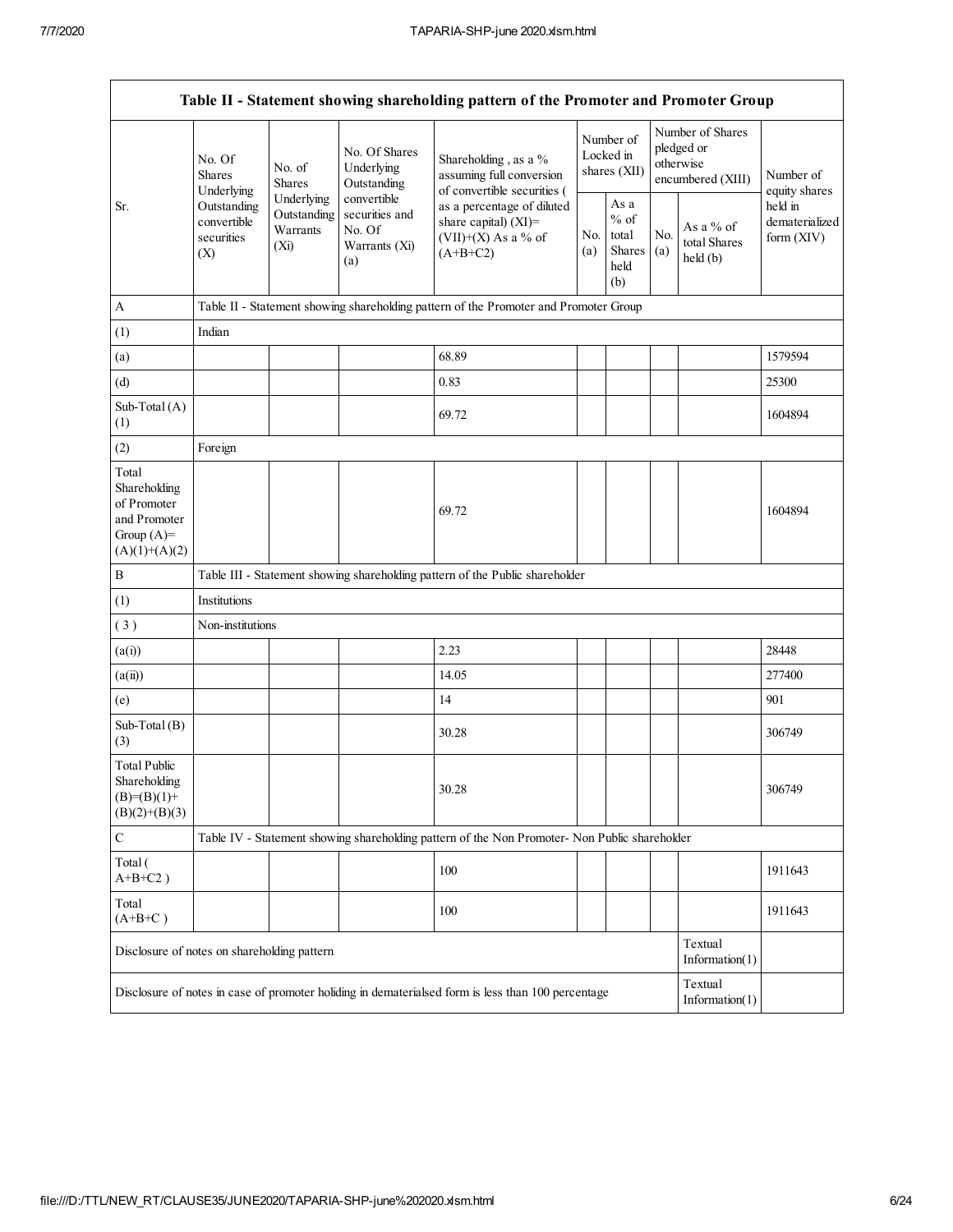|                       | <b>Text Block</b>                                                                                                                                                                                                                                                                                                                                                                                                                                                                                                                                                           |
|-----------------------|-----------------------------------------------------------------------------------------------------------------------------------------------------------------------------------------------------------------------------------------------------------------------------------------------------------------------------------------------------------------------------------------------------------------------------------------------------------------------------------------------------------------------------------------------------------------------------|
| Textual Information() | The Company has received Order dated 26th June 2019 from SEBI confirming the directions issued vide<br>Interim Order dated 20th may 2015. The Company has filed an Appeal before The Securities Appellate<br>Tribunal, Mumbai on 13th August 2019 against the Said Order. Hence, this shareholding pattern is prepared<br>as per the definition of Promoters and Promoter Group.                                                                                                                                                                                            |
| Textual Information() | 75.83% Shareholding of Promoters was dematerialised whereas Regulation 31 necessitates 100%<br>Shareholding of Promoter and Promoter group to be in dematerialised form. The Management has<br>represented that the pending dematerialisation is only for shares in Joint holding between HUF and<br>Individual promoters, the Transfer of Promoters shares are currently restricted by SEBI as per its interiment<br>order dated 20th May 2015. As such, Promoters and Promoter group have finished dematerialization of<br>their shareholding whatever has been possible. |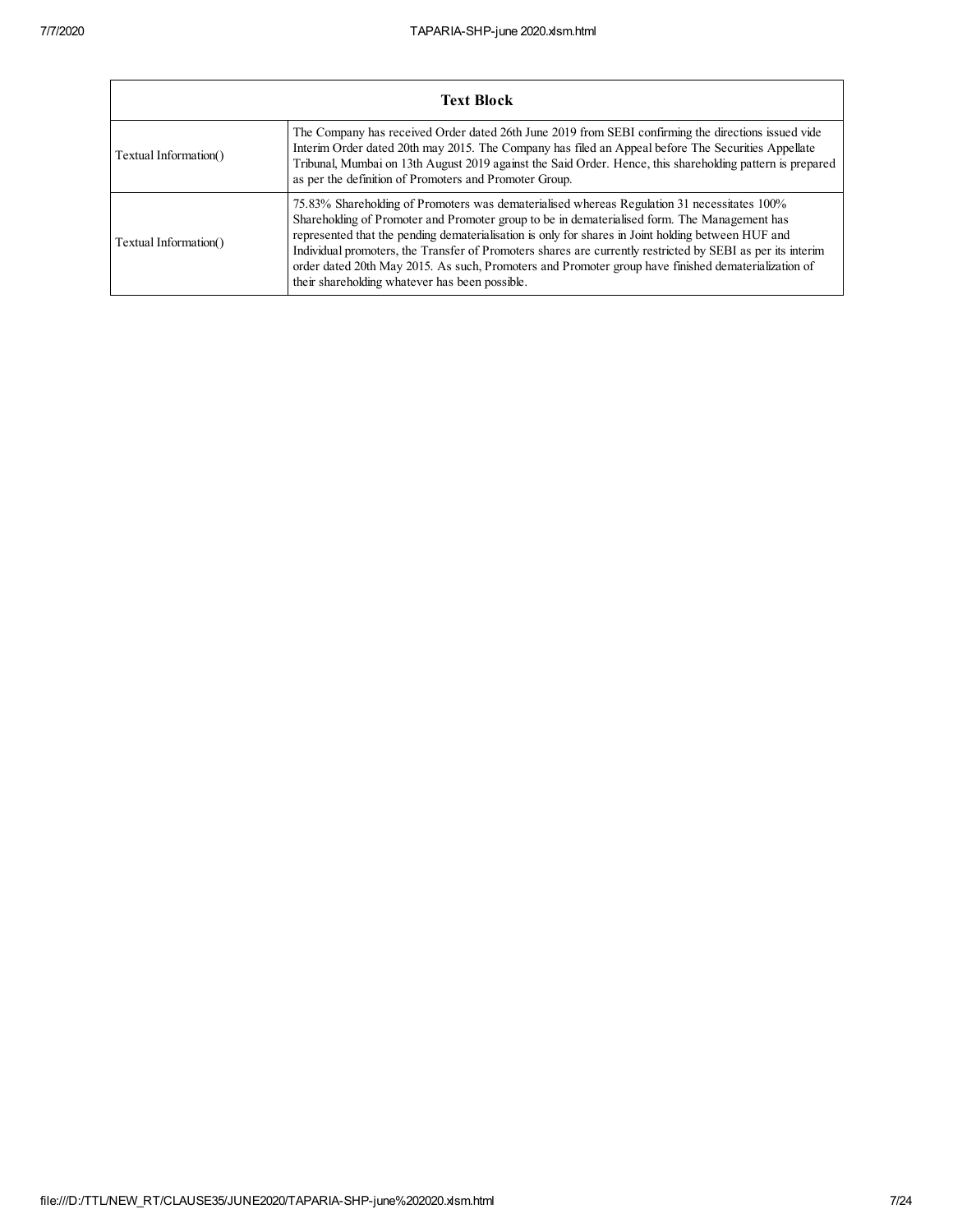$\mathbf{r}$ 

| Individuals/Hindu undivided Family                                                                                                            |                                                               |                                 |                                          |                                                |                                                         |                                     |                                              |  |  |  |  |  |
|-----------------------------------------------------------------------------------------------------------------------------------------------|---------------------------------------------------------------|---------------------------------|------------------------------------------|------------------------------------------------|---------------------------------------------------------|-------------------------------------|----------------------------------------------|--|--|--|--|--|
| Searial No.                                                                                                                                   | $\mathbf{1}$                                                  | $\sqrt{2}$                      | $\mathfrak{Z}$                           | $\overline{4}$                                 | 5                                                       | $\sqrt{6}$                          | $\boldsymbol{7}$                             |  |  |  |  |  |
| Name of the<br>Shareholders<br>(I)                                                                                                            | <b>BHAGWATI</b><br><b>BINANI</b>                              | <b>BHARAT</b><br><b>TAPARIA</b> | <b>BHARATKUMAR</b><br><b>TAPARIA HUF</b> | <b>DEVI</b><br><b>PRASAD</b><br><b>TAPARIA</b> | <b>DEVI</b><br><b>PRASAD</b><br><b>TAPARIA</b><br>(HUF) | <b>HARNARAYAN</b><br><b>TAPARIA</b> | <b>HARNARAYAN</b><br><b>TAPARIA</b><br>(HUF) |  |  |  |  |  |
| PAN(II)                                                                                                                                       | AHVPB5894R                                                    | AAAPT4517B                      | AAEHB6926Q                               | AAAPT3472B                                     | AAAHD0545F                                              | AAAPT3471C                          | AAAHH0253E                                   |  |  |  |  |  |
| No. of fully<br>paid up equity<br>shares held<br>(IV)                                                                                         | 55                                                            | 133194                          | 10718                                    | 101699                                         | 80958                                                   | 364650                              | 133129                                       |  |  |  |  |  |
| No. Of Partly<br>paid-up<br>equity shares<br>held (V)                                                                                         |                                                               |                                 |                                          |                                                |                                                         |                                     |                                              |  |  |  |  |  |
| No. Of<br>shares<br>underlying<br>Depository<br>Receipts (VI)                                                                                 |                                                               |                                 |                                          |                                                |                                                         |                                     |                                              |  |  |  |  |  |
| Total nos.<br>shares held<br>$(VII) = (IV) +$<br>$(V)+(VI)$                                                                                   | 55                                                            | 133194                          | 10718                                    | 101699                                         | 80958                                                   | 364650                              | 133129                                       |  |  |  |  |  |
| Shareholding<br>as a % of<br>total no. of<br>shares<br>(calculated as $\vert 0 \vert$<br>per SCRR,<br>1957) (VIII)<br>As a % of<br>$(A+B+C2)$ |                                                               | 4.39                            | 0.35                                     | 3.35                                           | 2.67                                                    | 12.01                               | 4.39                                         |  |  |  |  |  |
|                                                                                                                                               | Number of Voting Rights held in each class of securities (IX) |                                 |                                          |                                                |                                                         |                                     |                                              |  |  |  |  |  |
| Class eg:X                                                                                                                                    | 55                                                            | 133194                          | 10718                                    | 101699                                         | 80958                                                   | 364650                              | 133129                                       |  |  |  |  |  |
| Class eg:y                                                                                                                                    |                                                               |                                 |                                          |                                                |                                                         |                                     |                                              |  |  |  |  |  |
| Total                                                                                                                                         | 55                                                            | 133194                          | 10718                                    | 101699                                         | 80958                                                   | 364650                              | 133129                                       |  |  |  |  |  |
| Total as a %<br>of Total<br>Voting rights                                                                                                     | $\boldsymbol{0}$                                              | 4.39                            | 0.35                                     | 3.35                                           | 2.67                                                    | 12.01                               | 4.39                                         |  |  |  |  |  |
| No. Of<br>Shares<br>Underlying<br>Outstanding<br>convertible<br>securities (X)                                                                |                                                               |                                 |                                          |                                                |                                                         |                                     |                                              |  |  |  |  |  |
| No. of Shares<br>Underlying<br>Outstanding<br>Warrants (Xi)                                                                                   |                                                               |                                 |                                          |                                                |                                                         |                                     |                                              |  |  |  |  |  |
| No. Of<br>Shares<br>Underlying<br>Outstanding<br>convertible<br>securities and<br>No. Of<br>Warrants (Xi)<br>(a)<br>Shareholding              |                                                               |                                 |                                          |                                                |                                                         |                                     |                                              |  |  |  |  |  |
| , as a $\%$                                                                                                                                   |                                                               |                                 |                                          |                                                |                                                         |                                     |                                              |  |  |  |  |  |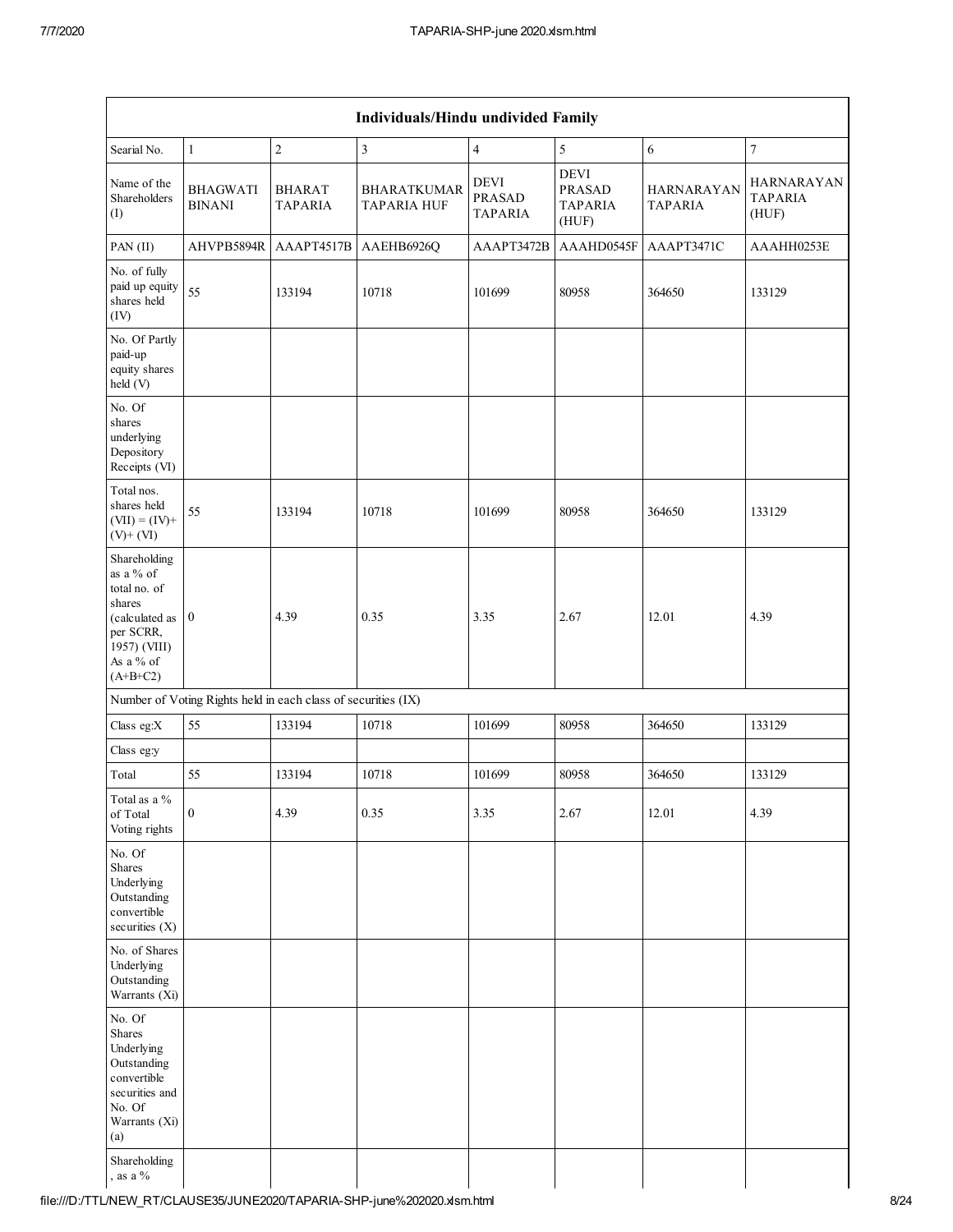## 7/7/2020 TAPARIA-SHP-june 2020.xlsm.html

| assuming full<br>conversion of<br>convertible<br>securities (as<br>a percentage<br>of diluted<br>share capital)<br>$(XI)=(VII)+$<br>$(Xi)(a)$ As a<br>$%$ of<br>$(A+B+C2)$ | $\mathbf{0}$                                            | 4.39              | 0.35           | 3.35     | 2.67             | 12.01    | 4.39             |
|----------------------------------------------------------------------------------------------------------------------------------------------------------------------------|---------------------------------------------------------|-------------------|----------------|----------|------------------|----------|------------------|
|                                                                                                                                                                            | Number of Locked in shares (XII)                        |                   |                |          |                  |          |                  |
| No. $(a)$                                                                                                                                                                  |                                                         |                   |                |          |                  |          |                  |
| As a % of<br>total Shares<br>held (b)                                                                                                                                      |                                                         |                   |                |          |                  |          |                  |
|                                                                                                                                                                            | Number of Shares pledged or otherwise encumbered (XIII) |                   |                |          |                  |          |                  |
| No. $(a)$                                                                                                                                                                  |                                                         |                   |                |          |                  |          |                  |
| As a $%$ of<br>total Shares<br>held(b)                                                                                                                                     |                                                         |                   |                |          |                  |          |                  |
| Number of<br>equity shares<br>held in<br>dematerialized<br>form (XIV)                                                                                                      | $\mathbf{0}$                                            | 133194            | 10718          | 101699   | $\boldsymbol{0}$ | 364650   | $\boldsymbol{0}$ |
|                                                                                                                                                                            | Reason for not providing PAN                            |                   |                |          |                  |          |                  |
| Reason for<br>not providing<br>PAN                                                                                                                                         |                                                         |                   |                |          |                  |          |                  |
| Shareholder<br>type                                                                                                                                                        | Promoter<br>Group                                       | Promoter<br>Group | Promoter Group | Promoter | Promoter         | Promoter | Promoter         |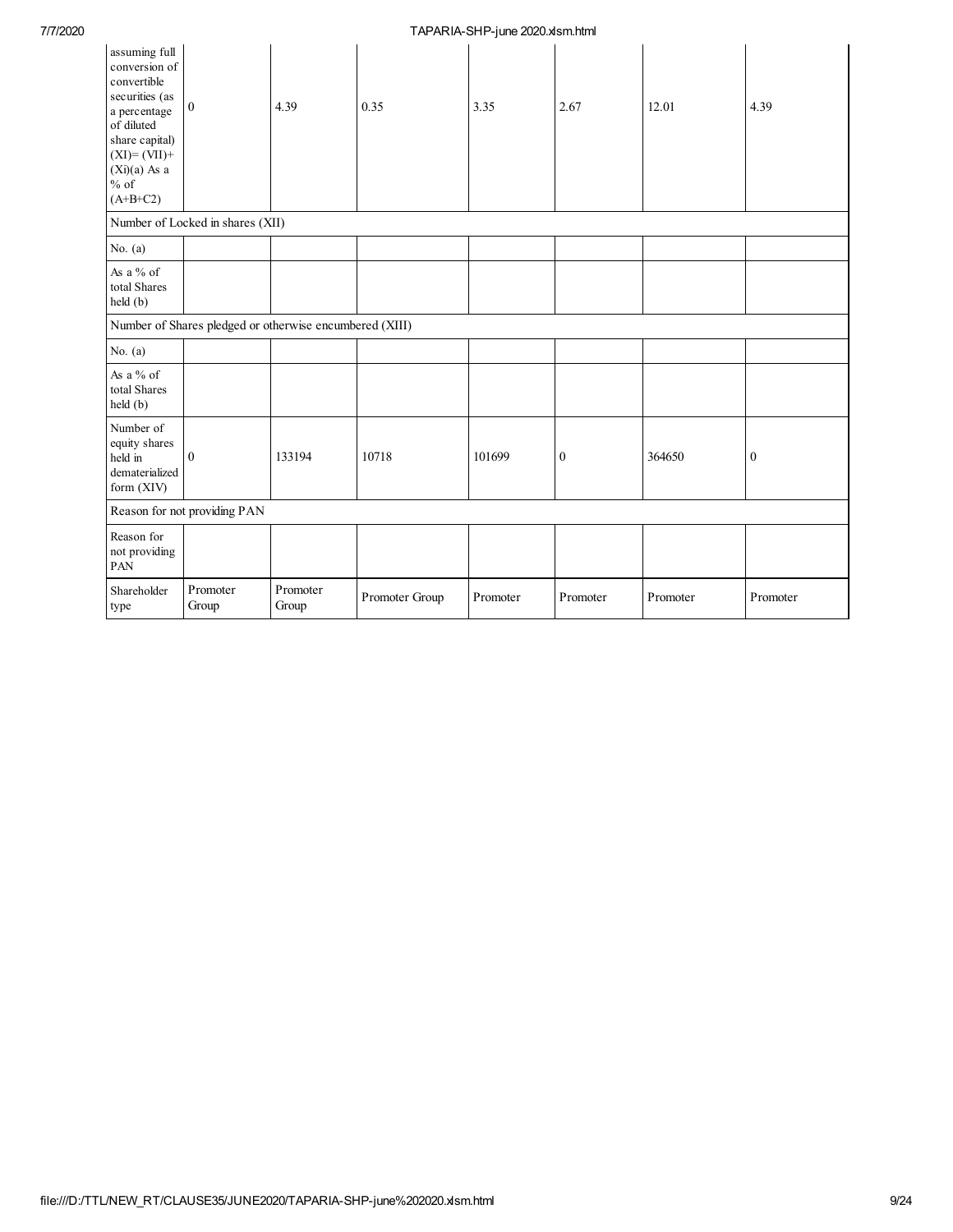|                                                                                                                                                                                          |                                 |                                                          | Individuals/Hindu undivided Family   |                                    |                                                  |                                                           |                                    |
|------------------------------------------------------------------------------------------------------------------------------------------------------------------------------------------|---------------------------------|----------------------------------------------------------|--------------------------------------|------------------------------------|--------------------------------------------------|-----------------------------------------------------------|------------------------------------|
| Searial No.                                                                                                                                                                              | $\,$ 8 $\,$                     | $\mathbf{Q}$                                             | 10                                   | 11                                 | 12                                               | 13                                                        | 14                                 |
| Name of the<br>Shareholders (I)                                                                                                                                                          | <b>HARSHA</b><br><b>MUNDHRA</b> | <b>JAYA</b><br><b>KRISHNA</b><br><b>TAPARIA</b><br>(HUF) | <b>JAYAKRISHNA</b><br><b>TAPARIA</b> | <b>KUSUMDEVI</b><br><b>TAPARIA</b> | <b>MADHAV</b><br><b>PRASAD</b><br><b>TAPARIA</b> | <b>MADHAV</b><br><b>PRASAD</b><br><b>TAPARIA</b><br>(HUF) | <b>PREMADEVI</b><br><b>TAPARIA</b> |
| PAN (II)                                                                                                                                                                                 | ADTPM7132K                      | AAAHJ1725P                                               | AAAPT8985B                           | AAEPT2374C                         | AAAPT4735D                                       | AAAHM0980M                                                | AAEPT3268P                         |
| No. of fully paid<br>up equity shares<br>held (IV)                                                                                                                                       | 50000                           | 66042                                                    | 147476                               | 146848                             | 143565                                           | 115969                                                    | 126989                             |
| No. Of Partly paid-<br>up equity shares<br>held (V)                                                                                                                                      |                                 |                                                          |                                      |                                    |                                                  |                                                           |                                    |
| No. Of shares<br>underlying<br>Depository<br>Receipts (VI)                                                                                                                               |                                 |                                                          |                                      |                                    |                                                  |                                                           |                                    |
| Total nos. shares<br>held $(VII) = (IV) +$<br>$(V)$ + $(VI)$                                                                                                                             | 50000                           | 66042                                                    | 147476                               | 146848                             | 143565                                           | 115969                                                    | 126989                             |
| Shareholding as a<br>% of total no. of<br>shares (calculated<br>as per SCRR,<br>1957) (VIII) As a<br>% of $(A+B+C2)$                                                                     | 1.65                            | 2.18                                                     | 4.86                                 | 4.84                               | 4.73                                             | 3.82                                                      | 4.18                               |
| Number of Voting Rights held in each class of securities (IX)                                                                                                                            |                                 |                                                          |                                      |                                    |                                                  |                                                           |                                    |
| Class eg:X                                                                                                                                                                               | 50000                           | 66042                                                    | 147476                               | 146848                             | 143565                                           | 115969                                                    | 126989                             |
| Class eg:y                                                                                                                                                                               |                                 |                                                          |                                      |                                    |                                                  |                                                           |                                    |
| Total                                                                                                                                                                                    | 50000                           | 66042                                                    | 147476                               | 146848                             | 143565                                           | 115969                                                    | 126989                             |
| Total as a % of<br>Total Voting rights                                                                                                                                                   | 1.65                            | 2.18                                                     | 4.86                                 | 4.84                               | 4.73                                             | 3.82                                                      | 4.18                               |
| No. Of Shares<br>Underlying<br>Outstanding<br>convertible<br>securities $(X)$                                                                                                            |                                 |                                                          |                                      |                                    |                                                  |                                                           |                                    |
| No. of Shares<br>Underlying<br>Outstanding<br>Warrants (Xi)                                                                                                                              |                                 |                                                          |                                      |                                    |                                                  |                                                           |                                    |
| No. Of Shares<br>Underlying<br>Outstanding<br>convertible<br>securities and No.<br>Of Warrants (Xi)<br>(a)                                                                               |                                 |                                                          |                                      |                                    |                                                  |                                                           |                                    |
| Shareholding, as a<br>% assuming full<br>conversion of<br>convertible<br>securities (as a<br>percentage of<br>diluted share<br>capital) (XI)=<br>$(VII)+(Xi)(a)$ As a<br>% of $(A+B+C2)$ | 1.65                            | 2.18                                                     | 4.86                                 | 4.84                               | 4.73                                             | 3.82                                                      | 4.18                               |
| Number of Locked in shares (XII)                                                                                                                                                         |                                 |                                                          |                                      |                                    |                                                  |                                                           |                                    |
| No. $(a)$                                                                                                                                                                                |                                 |                                                          |                                      |                                    |                                                  |                                                           |                                    |
|                                                                                                                                                                                          |                                 |                                                          |                                      |                                    |                                                  |                                                           |                                    |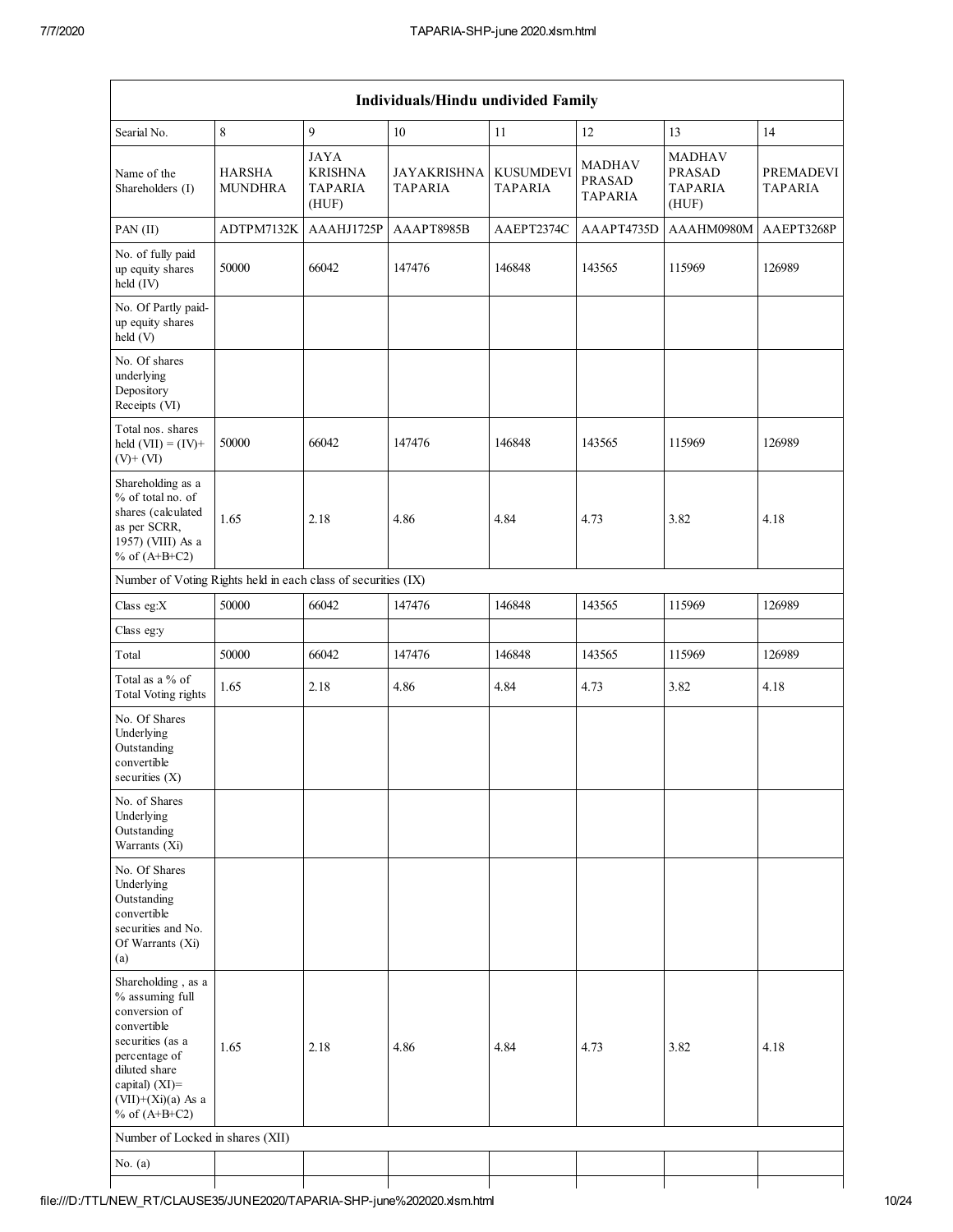| As a % of total<br>Shares held (b)                                   |                   |              |          |                   |          |          |                   |
|----------------------------------------------------------------------|-------------------|--------------|----------|-------------------|----------|----------|-------------------|
| Number of Shares pledged or otherwise encumbered (XIII)              |                   |              |          |                   |          |          |                   |
| No. $(a)$                                                            |                   |              |          |                   |          |          |                   |
| As a % of total<br>Shares held (b)                                   |                   |              |          |                   |          |          |                   |
| Number of equity<br>shares held in<br>dematerialized<br>form $(XIV)$ | 47800             | $\mathbf{0}$ | 147476   | 146848            | 143565   | $\Omega$ | 126989            |
| Reason for not providing PAN                                         |                   |              |          |                   |          |          |                   |
| Reason for not<br>providing PAN                                      |                   |              |          |                   |          |          |                   |
| Shareholder type                                                     | Promoter<br>Group | Promoter     | Promoter | Promoter<br>Group | Promoter | Promoter | Promoter<br>Group |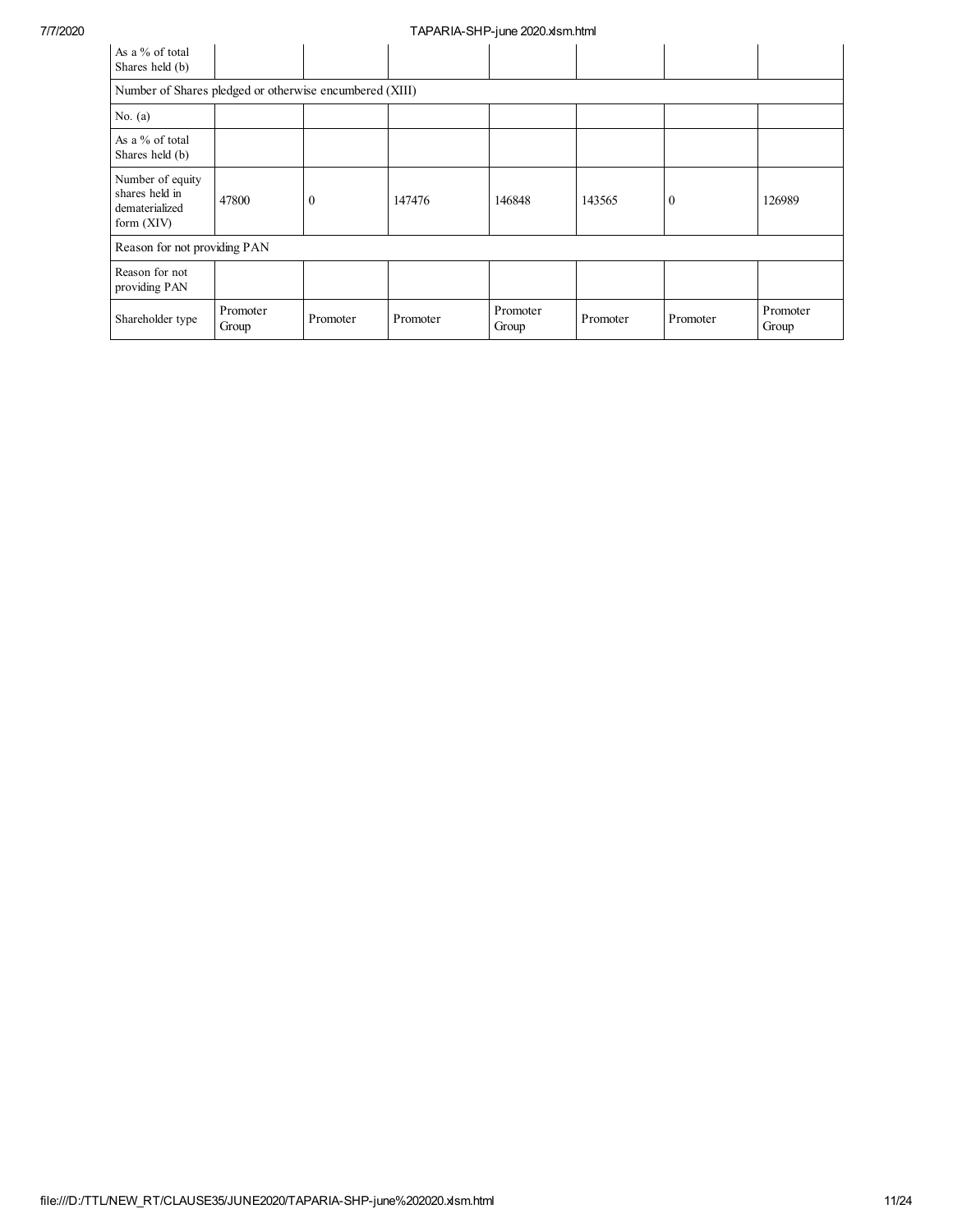| Individuals/Hindu undivided Family                                                                                                                                                          |                                                               |                                    |                                     |                                       |                                      |                          |  |  |  |  |  |  |
|---------------------------------------------------------------------------------------------------------------------------------------------------------------------------------------------|---------------------------------------------------------------|------------------------------------|-------------------------------------|---------------------------------------|--------------------------------------|--------------------------|--|--|--|--|--|--|
| Searial No.                                                                                                                                                                                 | 15                                                            | 16                                 | 17                                  | 18                                    | 19                                   |                          |  |  |  |  |  |  |
| Name of the<br>Shareholders (I)                                                                                                                                                             | <b>RAJDULARIDEVI</b><br>TAPARIA                               | <b>SHASHIDEVI</b><br><b>BANGUR</b> | <b>SUDHA DEVI</b><br><b>TAPARIA</b> | <b>SUSHIL KUMAR</b><br><b>TAPARIA</b> | <b>SUSHIL KUMAR</b><br>TAPARIA (HUF) | Click here to<br>go back |  |  |  |  |  |  |
| $PAN$ (II)                                                                                                                                                                                  | AAEPT2422R                                                    | AEEPB9643J                         | AABPT7995C                          | AABPT0513E                            | AAHHS6580E                           | Total                    |  |  |  |  |  |  |
| No. of fully paid<br>up equity shares<br>held (IV)                                                                                                                                          | 181057                                                        | 69271                              | 103799                              | 71799                                 | 43999                                | 2091217                  |  |  |  |  |  |  |
| No. Of Partly paid-<br>up equity shares<br>held (V)                                                                                                                                         |                                                               |                                    |                                     |                                       |                                      |                          |  |  |  |  |  |  |
| No. Of shares<br>underlying<br>Depository<br>Receipts (VI)                                                                                                                                  |                                                               |                                    |                                     |                                       |                                      |                          |  |  |  |  |  |  |
| Total nos. shares<br>held $(VII) = (IV) +$<br>$(V)$ + $(VI)$                                                                                                                                | 181057                                                        | 69271                              | 103799                              | 71799                                 | 43999                                | 2091217                  |  |  |  |  |  |  |
| Shareholding as a<br>% of total no. of<br>shares (calculated<br>as per SCRR,<br>1957) (VIII) As a<br>% of $(A+B+C2)$                                                                        | 5.96                                                          | 2.28                               | 3.42                                | 2.37                                  | 1.45                                 | 68.89                    |  |  |  |  |  |  |
|                                                                                                                                                                                             | Number of Voting Rights held in each class of securities (IX) |                                    |                                     |                                       |                                      |                          |  |  |  |  |  |  |
| Class eg:X                                                                                                                                                                                  | 181057                                                        | 69271                              | 103799                              | 71799                                 | 43999                                | 2091217                  |  |  |  |  |  |  |
| Class eg:y                                                                                                                                                                                  |                                                               |                                    |                                     |                                       |                                      |                          |  |  |  |  |  |  |
| Total                                                                                                                                                                                       | 181057                                                        | 69271                              | 103799                              | 71799                                 | 43999                                | 2091217                  |  |  |  |  |  |  |
| Total as a % of<br><b>Total Voting rights</b>                                                                                                                                               | 5.96                                                          | 2.28                               | 3.42                                | 2.37                                  | 1.45                                 | 68.89                    |  |  |  |  |  |  |
| No. Of Shares<br>Underlying<br>Outstanding<br>convertible<br>securities $(X)$                                                                                                               |                                                               |                                    |                                     |                                       |                                      |                          |  |  |  |  |  |  |
| No. of Shares<br>Underlying<br>Outstanding<br>Warrants (Xi)                                                                                                                                 |                                                               |                                    |                                     |                                       |                                      |                          |  |  |  |  |  |  |
| No. Of Shares<br>Underlying<br>Outstanding<br>convertible<br>securities and No.<br>Of Warrants (Xi)<br>(a)                                                                                  |                                                               |                                    |                                     |                                       |                                      |                          |  |  |  |  |  |  |
| Shareholding, as a<br>% assuming full<br>conversion of<br>convertible<br>securities (as a<br>percentage of<br>diluted share<br>capital) $(XI)$ =<br>$(VII)+(Xi)(a)$ As a<br>% of $(A+B+C2)$ | 5.96                                                          | 2.28                               | 3.42                                | 2.37                                  | 1.45                                 | 68.89                    |  |  |  |  |  |  |
| Number of Locked in shares (XII)                                                                                                                                                            |                                                               |                                    |                                     |                                       |                                      |                          |  |  |  |  |  |  |
| No. $(a)$                                                                                                                                                                                   |                                                               |                                    |                                     |                                       |                                      |                          |  |  |  |  |  |  |
| As a % of total<br>Shares held (b)                                                                                                                                                          |                                                               |                                    |                                     |                                       |                                      |                          |  |  |  |  |  |  |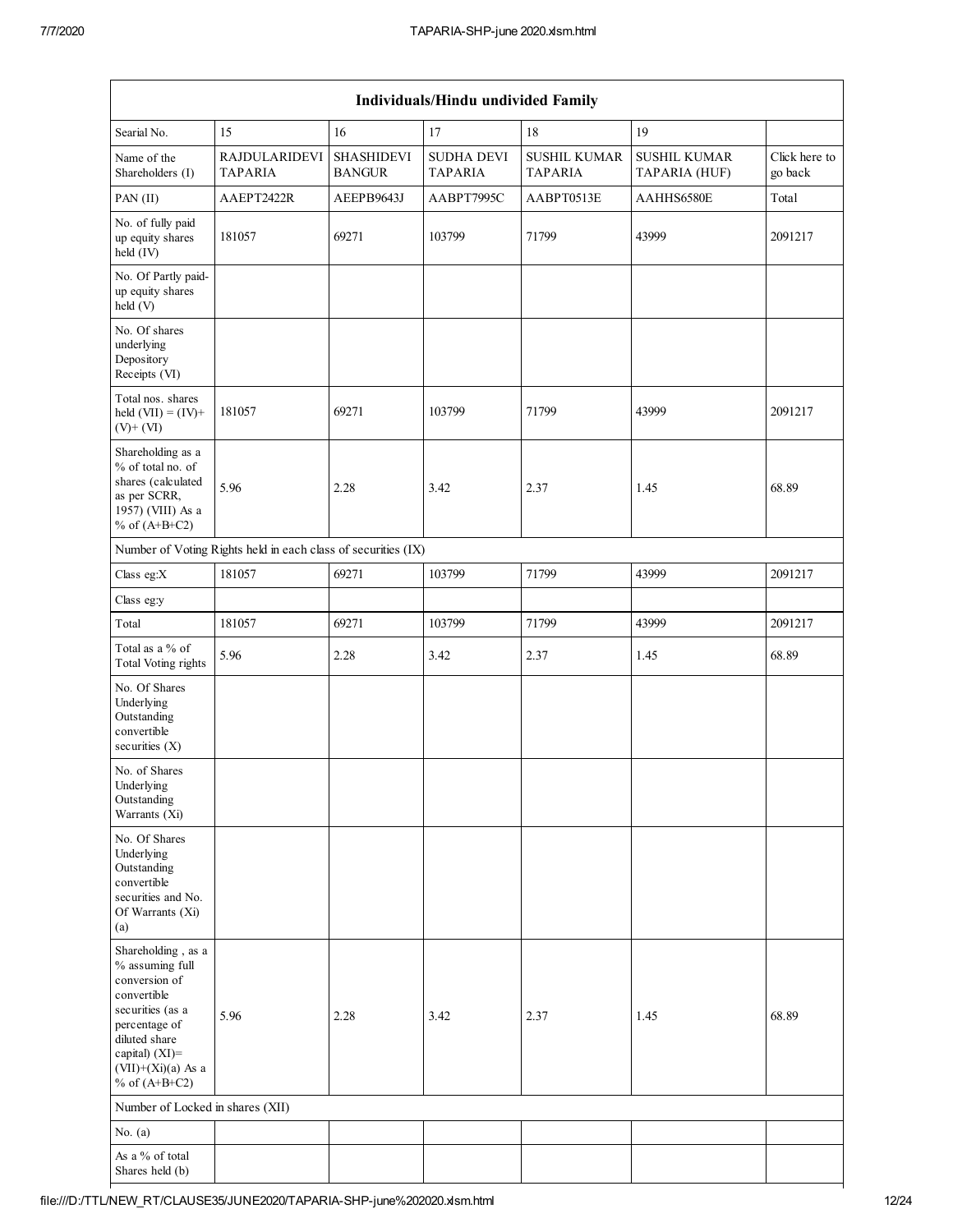# 7/7/2020<br>
Number of Shance aladead an otherwise anaumbered (YIII)

| Number of Shares pledged or otherwise encumbered (XIII) |  |  |  |
|---------------------------------------------------------|--|--|--|
|                                                         |  |  |  |

| Number of Shares pledged or otherwise encumbered (XIII)              |                |                  |                |                |                |         |
|----------------------------------------------------------------------|----------------|------------------|----------------|----------------|----------------|---------|
| No. $(a)$                                                            |                |                  |                |                |                |         |
| As a % of total<br>Shares held (b)                                   |                |                  |                |                |                |         |
| Number of equity<br>shares held in<br>dematerialized<br>form $(XIV)$ | 181057         | $\boldsymbol{0}$ | 103799         | 71799          | 0              | 1579594 |
| Reason for not providing PAN                                         |                |                  |                |                |                |         |
| Reason for not<br>providing PAN                                      |                |                  |                |                |                |         |
| Shareholder type                                                     | Promoter Group | Promoter Group   | Promoter Group | Promoter Group | Promoter Group |         |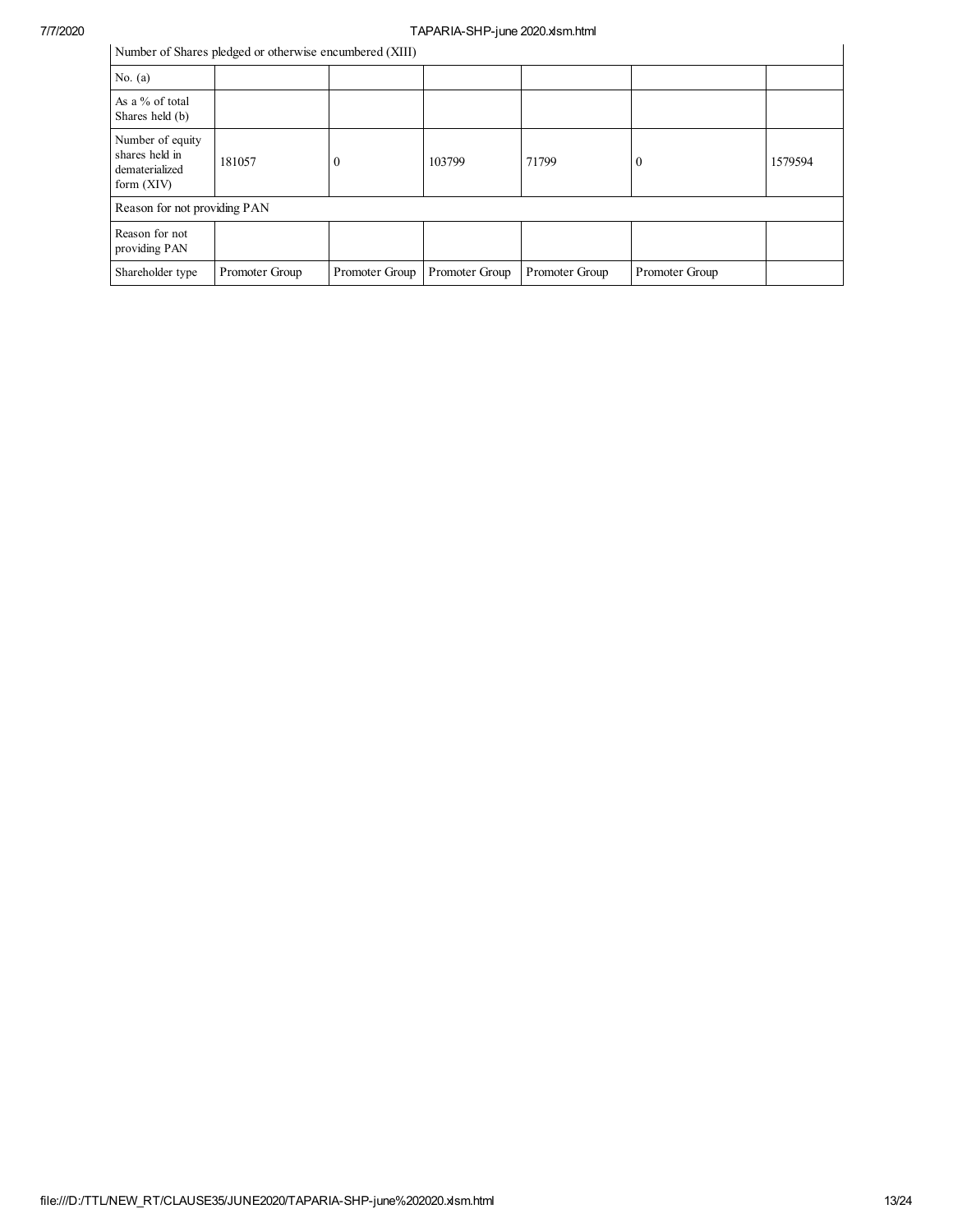| Any Other (specify)                                                                                                                                                                |                                                               |                       |  |  |  |
|------------------------------------------------------------------------------------------------------------------------------------------------------------------------------------|---------------------------------------------------------------|-----------------------|--|--|--|
| Searial No.                                                                                                                                                                        | 1                                                             |                       |  |  |  |
| Category                                                                                                                                                                           | <b>Bodies Corporate</b>                                       | Click here to go back |  |  |  |
| Name of the<br>Shareholders (I)                                                                                                                                                    | OM SHRI YOGESHWER MANUFACTURING & TRADIN                      |                       |  |  |  |
| PAN(II)                                                                                                                                                                            | AAACO4012H                                                    | Total                 |  |  |  |
| No. of the<br>Shareholders (I)                                                                                                                                                     | 1                                                             | 1                     |  |  |  |
| No. of fully paid<br>up equity shares<br>held (IV)                                                                                                                                 | 25300                                                         | 25300                 |  |  |  |
| No. Of Partly paid-<br>up equity shares<br>held(V)                                                                                                                                 |                                                               |                       |  |  |  |
| No. Of shares<br>underlying<br>Depository<br>Receipts (VI)                                                                                                                         |                                                               |                       |  |  |  |
| Total nos. shares<br>held $(VII) = (IV) +$<br>$(V)$ + $(VI)$                                                                                                                       | 25300                                                         | 25300                 |  |  |  |
| Shareholding as a<br>% of total no. of<br>shares (calculated<br>as per SCRR,<br>1957) (VIII) As a<br>% of $(A+B+C2)$                                                               | 0.83                                                          | 0.83                  |  |  |  |
|                                                                                                                                                                                    | Number of Voting Rights held in each class of securities (IX) |                       |  |  |  |
| Class eg: $\mathbf X$                                                                                                                                                              | 25300                                                         | 25300                 |  |  |  |
| Class eg:y                                                                                                                                                                         |                                                               |                       |  |  |  |
| Total                                                                                                                                                                              | 25300                                                         | 25300                 |  |  |  |
| Total as a % of<br>Total Voting rights                                                                                                                                             | 0.83                                                          | 0.83                  |  |  |  |
| No. Of Shares<br>Underlying<br>Outstanding<br>convertible<br>securities (X)                                                                                                        |                                                               |                       |  |  |  |
| No. of Shares<br>Underlying<br>Outstanding<br>Warrants (Xi)                                                                                                                        |                                                               |                       |  |  |  |
| No. Of Shares<br>Underlying<br>Outstanding<br>convertible<br>securities and No.<br>Of Warrants (Xi)<br>(a)                                                                         |                                                               |                       |  |  |  |
| Shareholding, as a<br>% assuming full<br>conversion of<br>convertible<br>securities (as a<br>percentage of<br>diluted share<br>capital) (XI)=<br>(VII)+(X) As a %<br>of $(A+B+C2)$ | 0.83                                                          | 0.83                  |  |  |  |

Number of Locked in shares (XII)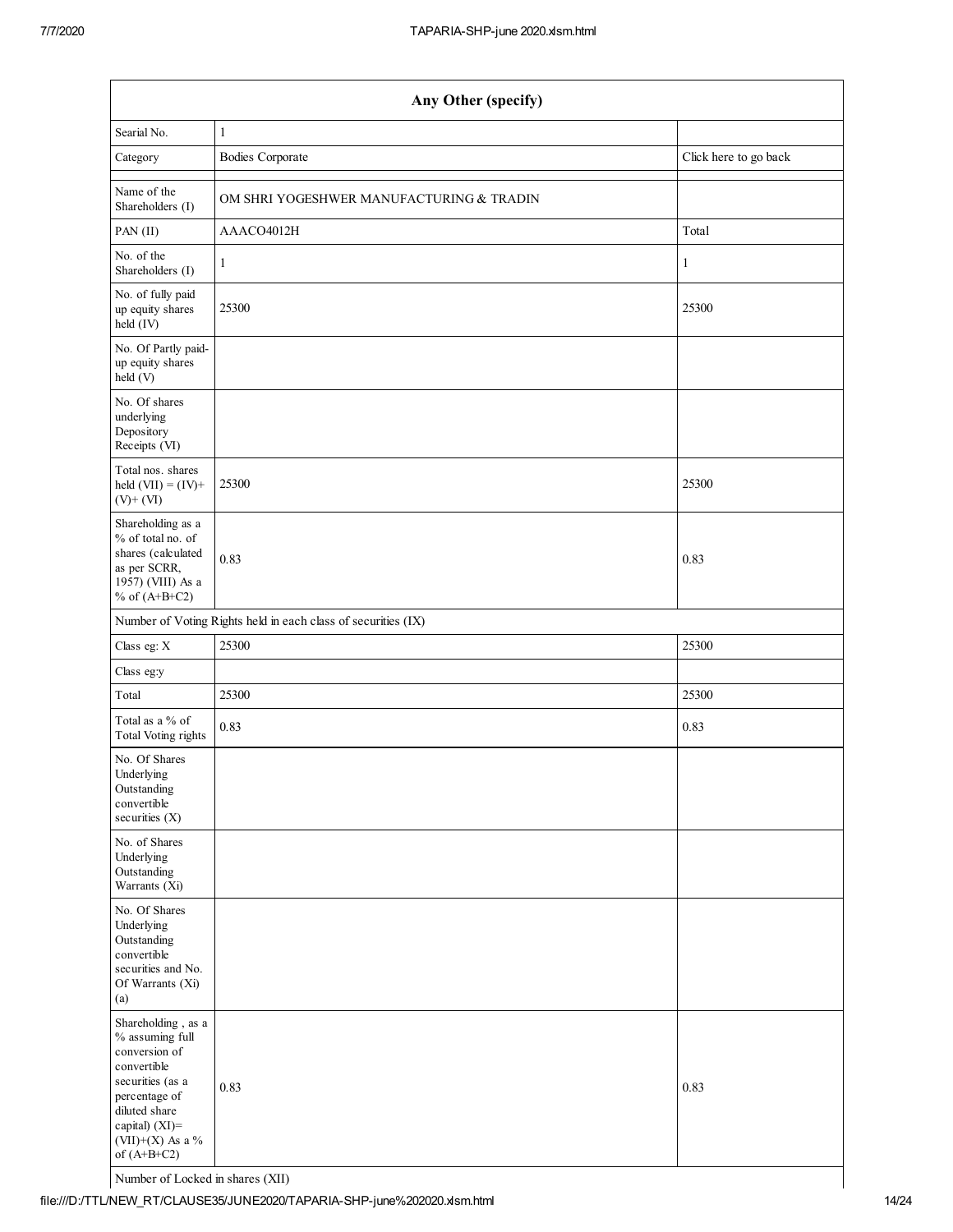| No. $(a)$                                                          |                |       |  |  |  |  |
|--------------------------------------------------------------------|----------------|-------|--|--|--|--|
| As a % of total<br>Shares held (b)                                 |                |       |  |  |  |  |
| Number of Shares pledged or otherwise encumbered (XIII)            |                |       |  |  |  |  |
| No. $(a)$                                                          |                |       |  |  |  |  |
| As a % of total<br>Shares held (b)                                 |                |       |  |  |  |  |
| Number of equity<br>shares held in<br>dematerialized<br>form (XIV) | 25300          | 25300 |  |  |  |  |
| Reason for not providing PAN                                       |                |       |  |  |  |  |
| Reason for not<br>providing PAN                                    |                |       |  |  |  |  |
| Shareholder type                                                   | Promoter Group |       |  |  |  |  |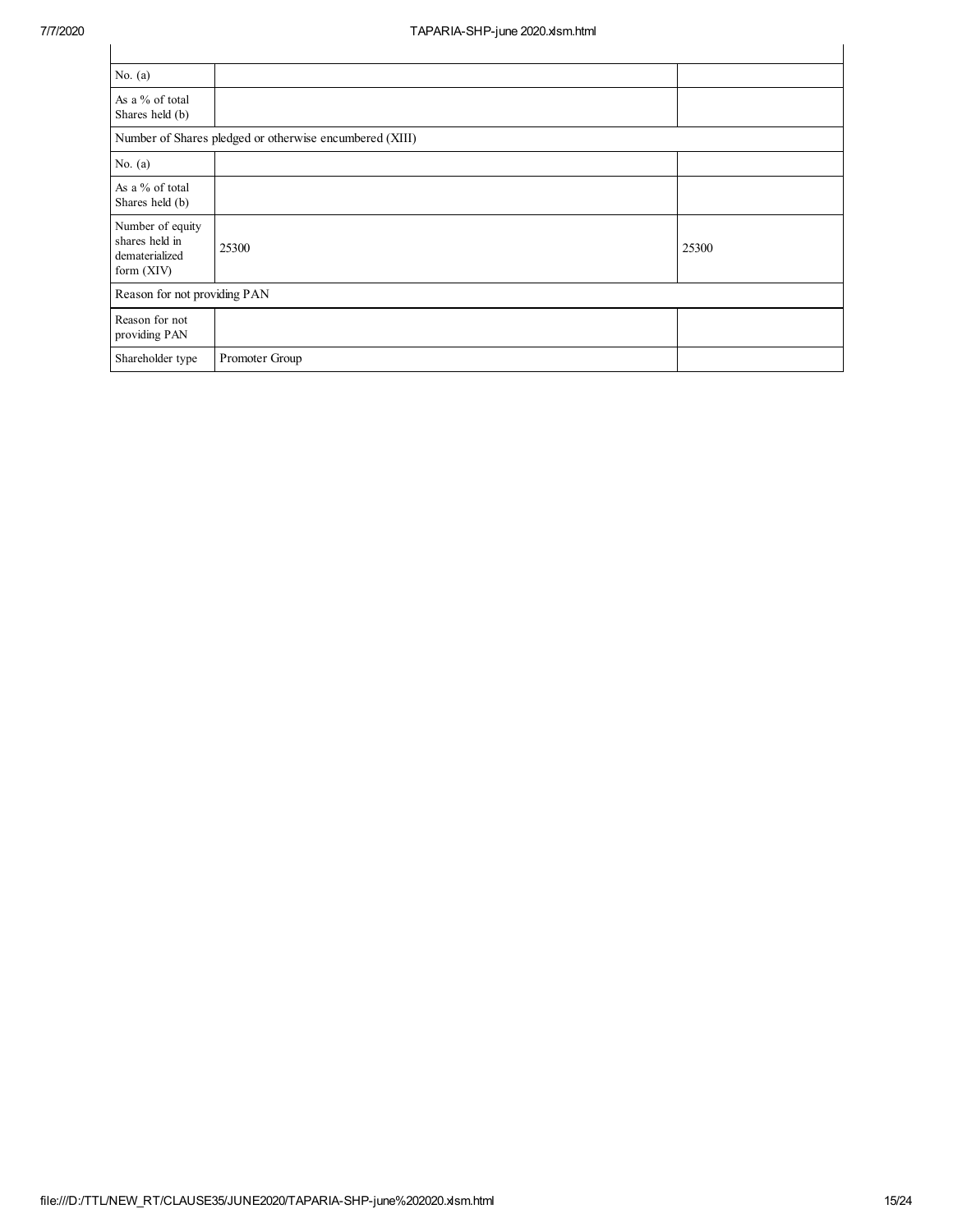|                                                                                                                                                                                    |                             |                         | Individuals - ii. Individual shareholders holding nominal share capital in excess of Rs. 2 lakhs. |                    |                                 |                                                        |                                               |
|------------------------------------------------------------------------------------------------------------------------------------------------------------------------------------|-----------------------------|-------------------------|---------------------------------------------------------------------------------------------------|--------------------|---------------------------------|--------------------------------------------------------|-----------------------------------------------|
| Searial No.                                                                                                                                                                        | $\mathbf{1}$                | $\sqrt{2}$              | $\overline{\mathbf{3}}$                                                                           | $\overline{4}$     | $\sqrt{5}$                      | 6                                                      | $\boldsymbol{7}$                              |
| Name of the<br>Shareholders (I)                                                                                                                                                    | ABHIMANYU<br><b>MUNDHRA</b> | <b>ANANT</b><br>TAPARIA | <b>ARYAMAN</b><br>TAPARIA-<br><b>MINOR</b><br><b>THROUGH</b><br><b>GUARD</b>                      | Rajendra<br>Somani | <b>SAURABH</b><br><b>BANGUR</b> | <b>SHREE</b><br><b>KANTA</b><br>DEVI<br><b>TAPARIA</b> | <b>SHREE</b><br><b>KUMAR</b><br><b>BANGUR</b> |
| PAN (II)                                                                                                                                                                           | BVWPM3062Q                  | ABXPT0780E              | ADJPT6759K                                                                                        | AACPS9645M         |                                 | AHHPB5720G   AACPT4331K                                | AHHPB5719K                                    |
| No. of fully paid<br>up equity shares<br>held (IV)                                                                                                                                 | 50000                       | 60364                   | 35277                                                                                             | 46500              | 56555                           | 100098                                                 | 57358                                         |
| No. Of Partly paid-<br>up equity shares<br>held(V)                                                                                                                                 |                             |                         |                                                                                                   |                    |                                 |                                                        |                                               |
| No. Of shares<br>underlying<br>Depository<br>Receipts (VI)                                                                                                                         |                             |                         |                                                                                                   |                    |                                 |                                                        |                                               |
| Total nos. shares<br>held $(VII) = (IV) +$<br>$(V)+(VI)$                                                                                                                           | 50000                       | 60364                   | 35277                                                                                             | 46500              | 56555                           | 100098                                                 | 57358                                         |
| Shareholding as a<br>% of total no. of<br>shares (calculated<br>as per SCRR,<br>1957) (VIII) As a<br>% of $(A+B+C2)$                                                               | 1.65                        | 1.99                    | 1.16                                                                                              | 1.53               | 1.86                            | 3.3                                                    | 1.89                                          |
| Number of Voting Rights held in each class of securities (IX)                                                                                                                      |                             |                         |                                                                                                   |                    |                                 |                                                        |                                               |
| Class eg: X                                                                                                                                                                        | 50000                       | 60364                   | 35277                                                                                             | 46500              | 56555                           | 100098                                                 | 57358                                         |
| Class eg:y                                                                                                                                                                         |                             |                         |                                                                                                   |                    |                                 |                                                        |                                               |
| Total                                                                                                                                                                              | 50000                       | 60364                   | 35277                                                                                             | 46500              | 56555                           | 100098                                                 | 57358                                         |
| Total as a % of<br><b>Total Voting rights</b>                                                                                                                                      | 1.65                        | 1.99                    | 1.16                                                                                              | 1.53               | 1.86                            | 3.3                                                    | 1.89                                          |
| No. Of Shares<br>Underlying<br>Outstanding<br>convertible<br>securities (X)                                                                                                        |                             |                         |                                                                                                   |                    |                                 |                                                        |                                               |
| No. of Shares<br>Underlying<br>Outstanding<br>Warrants (Xi)                                                                                                                        |                             |                         |                                                                                                   |                    |                                 |                                                        |                                               |
| No. Of Shares<br>Underlying<br>Outstanding<br>convertible<br>securities and No.<br>Of Warrants (Xi)<br>(a)                                                                         |                             |                         |                                                                                                   |                    |                                 |                                                        |                                               |
| Shareholding, as a<br>% assuming full<br>conversion of<br>convertible<br>securities (as a<br>percentage of<br>diluted share<br>capital) (XI)=<br>(VII)+(X) As a %<br>of $(A+B+C2)$ | 1.65                        | 1.99                    | 1.16                                                                                              | 1.53               | 1.86                            | 3.3                                                    | 1.89                                          |
| Number of Locked in shares (XII)                                                                                                                                                   |                             |                         |                                                                                                   |                    |                                 |                                                        |                                               |
| No. $(a)$                                                                                                                                                                          |                             |                         |                                                                                                   |                    |                                 |                                                        |                                               |
|                                                                                                                                                                                    |                             |                         |                                                                                                   |                    |                                 |                                                        |                                               |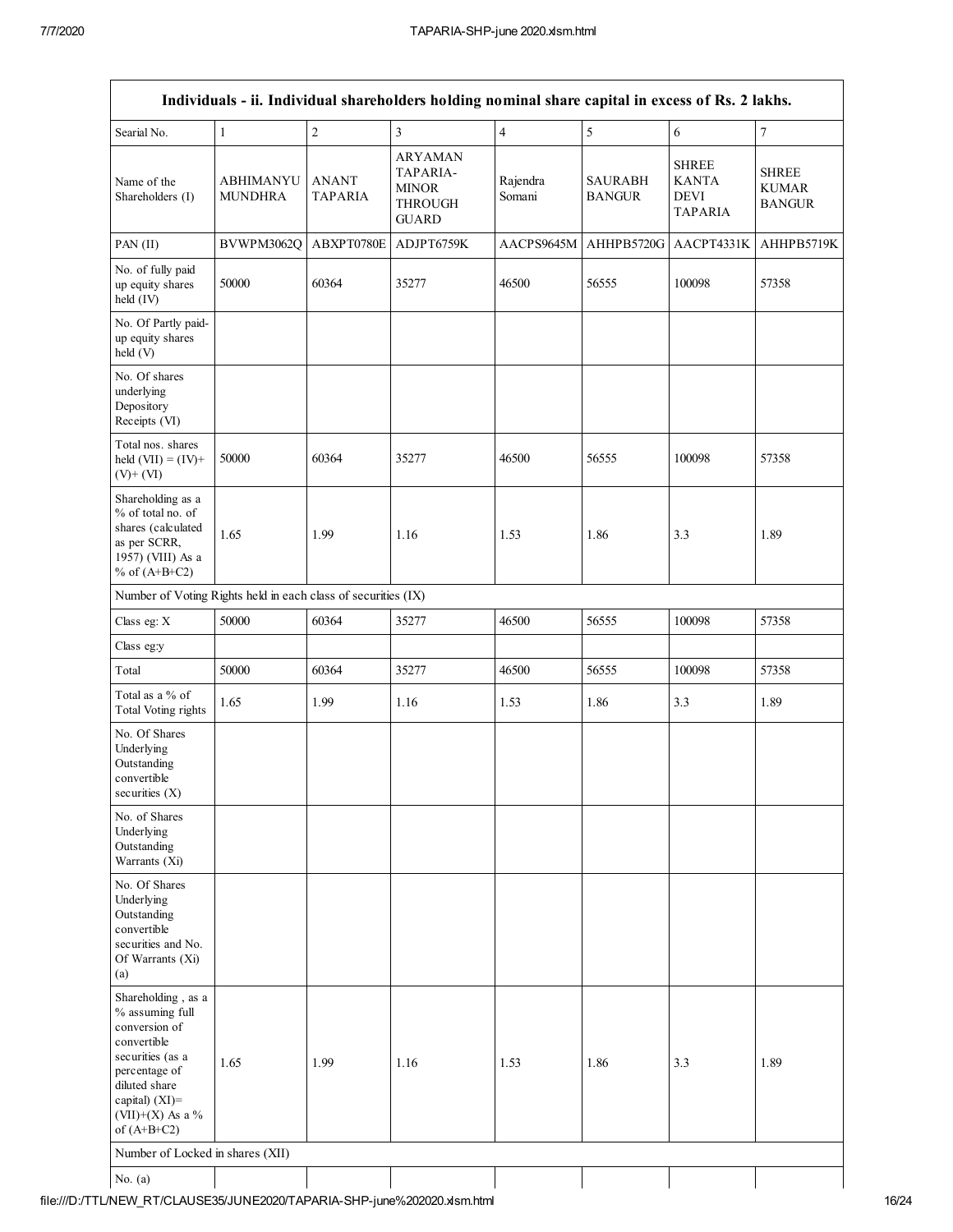## 7/7/2020 TAPARIA-SHP-june 2020.xlsm.html

| As a % of total<br>Shares held (b)                                   |       |       |          |       |    |        |          |
|----------------------------------------------------------------------|-------|-------|----------|-------|----|--------|----------|
| Number of equity<br>shares held in<br>dematerialized<br>form $(XIV)$ | 50000 | 60364 | $\theta$ | 46500 | -0 | 100098 | $\bf{0}$ |
| Reason for not providing PAN                                         |       |       |          |       |    |        |          |
| Reason for not<br>providing PAN                                      |       |       |          |       |    |        |          |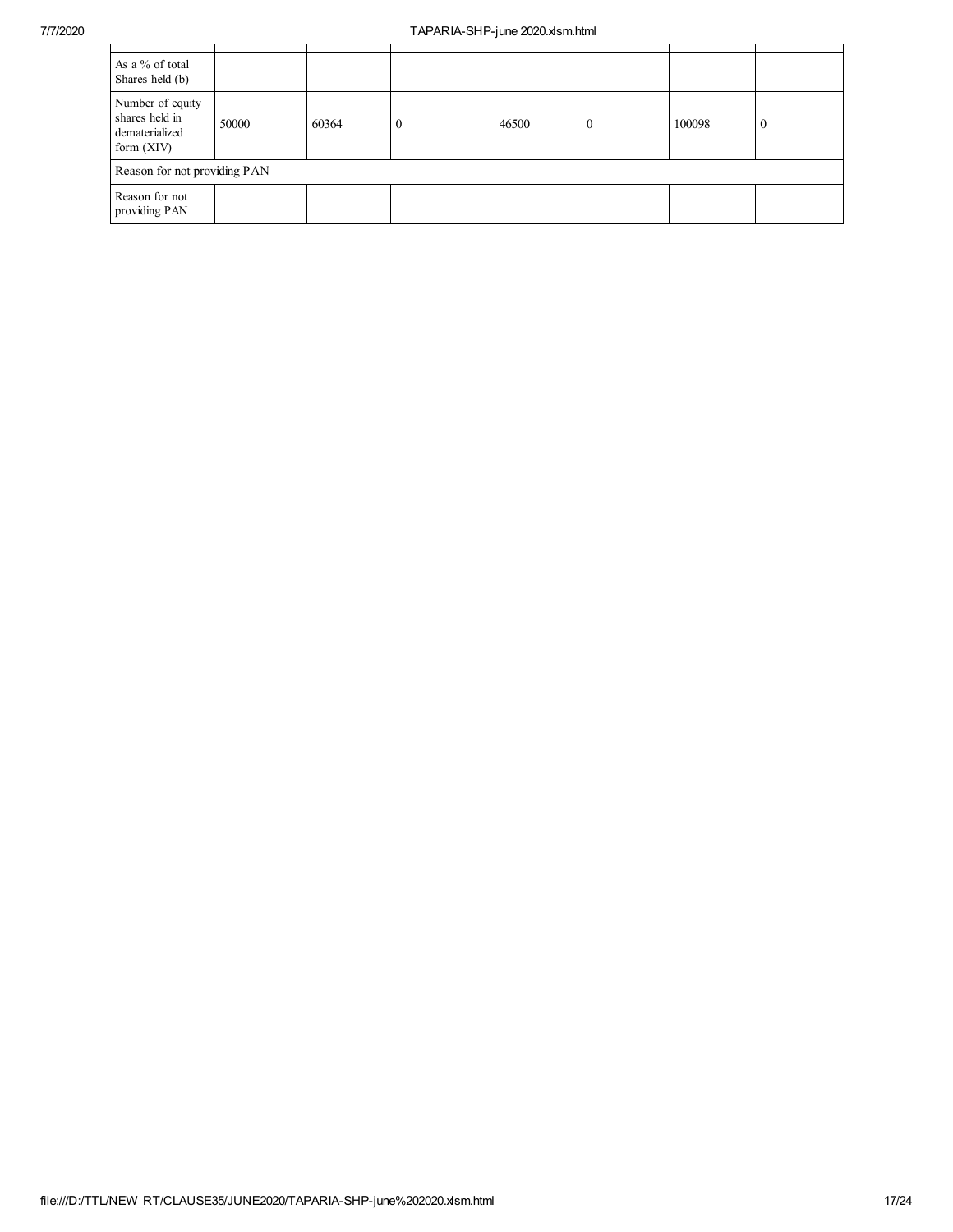|                                                                                                                                                                                         | Individuals - ii. Individual shareholders holding nominal share capital in excess of Rs. 2 lakhs. |
|-----------------------------------------------------------------------------------------------------------------------------------------------------------------------------------------|---------------------------------------------------------------------------------------------------|
| Searial No.                                                                                                                                                                             |                                                                                                   |
| Name of the<br>Shareholders (I)                                                                                                                                                         | Click here to go back                                                                             |
| PAN (II)                                                                                                                                                                                | Total                                                                                             |
| No. of fully paid<br>up equity shares<br>held (IV)                                                                                                                                      | 406152                                                                                            |
| No. Of Partly paid-<br>up equity shares<br>held (V)                                                                                                                                     |                                                                                                   |
| No. Of shares<br>underlying<br>Depository<br>Receipts (VI)                                                                                                                              |                                                                                                   |
| Total nos. shares<br>held $(VII) = (IV) +$<br>$(V)$ + $(VI)$                                                                                                                            | 406152                                                                                            |
| Shareholding as a<br>% of total no. of<br>shares (calculated<br>as per SCRR,<br>1957) (VIII) As a<br>% of $(A+B+C2)$                                                                    | 13.38                                                                                             |
|                                                                                                                                                                                         | Number of Voting Rights held in each class of securities (IX)                                     |
| Class eg: $\mathbf X$                                                                                                                                                                   | 406152                                                                                            |
| Class eg:y                                                                                                                                                                              |                                                                                                   |
| Total                                                                                                                                                                                   | 406152                                                                                            |
| Total as a % of<br>Total Voting rights                                                                                                                                                  | 13.38                                                                                             |
| No. Of Shares<br>Underlying<br>Outstanding<br>convertible<br>securities $(X)$                                                                                                           |                                                                                                   |
| No. of Shares<br>Underlying<br>Outstanding<br>Warrants (Xi)                                                                                                                             |                                                                                                   |
| No. Of Shares<br>Underlying<br>Outstanding<br>convertible<br>securities and No.<br>Of Warrants (Xi)<br>(a)                                                                              |                                                                                                   |
| Shareholding, as a<br>% assuming full<br>conversion of<br>convertible<br>securities (as a<br>percentage of<br>diluted share<br>capital) $(XI)$ =<br>$(VII)+(X)$ As a %<br>of $(A+B+C2)$ | 13.38                                                                                             |
| Number of Locked in shares (XII)                                                                                                                                                        |                                                                                                   |
| No. $(a)$                                                                                                                                                                               |                                                                                                   |
| As a % of total<br>Shares held (b)                                                                                                                                                      |                                                                                                   |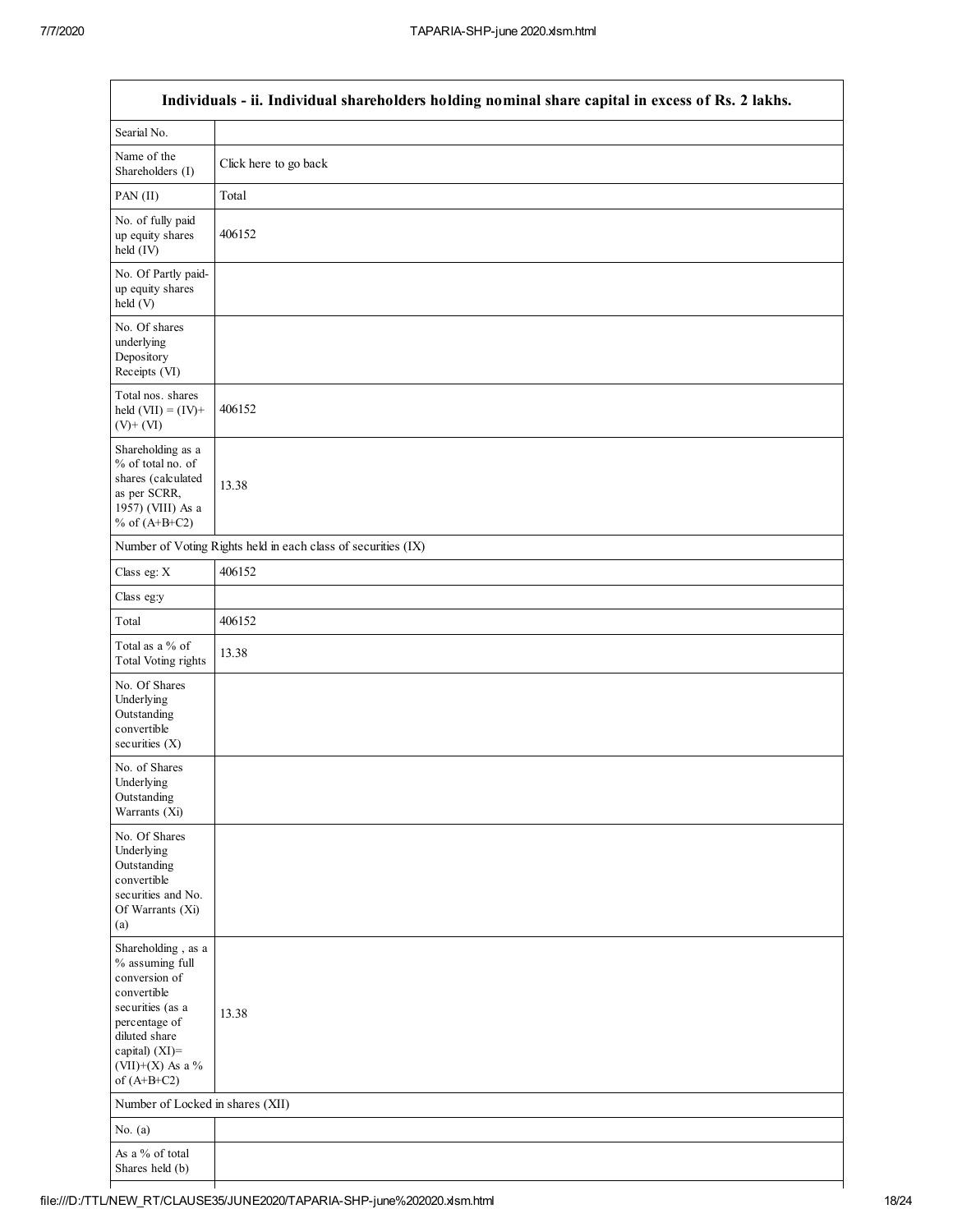| Number of equity<br>shares held in<br>dematerialized<br>form $(XIV)$ | 256962 |
|----------------------------------------------------------------------|--------|
| Reason for not providing PAN                                         |        |
| Reason for not<br>providing PAN                                      |        |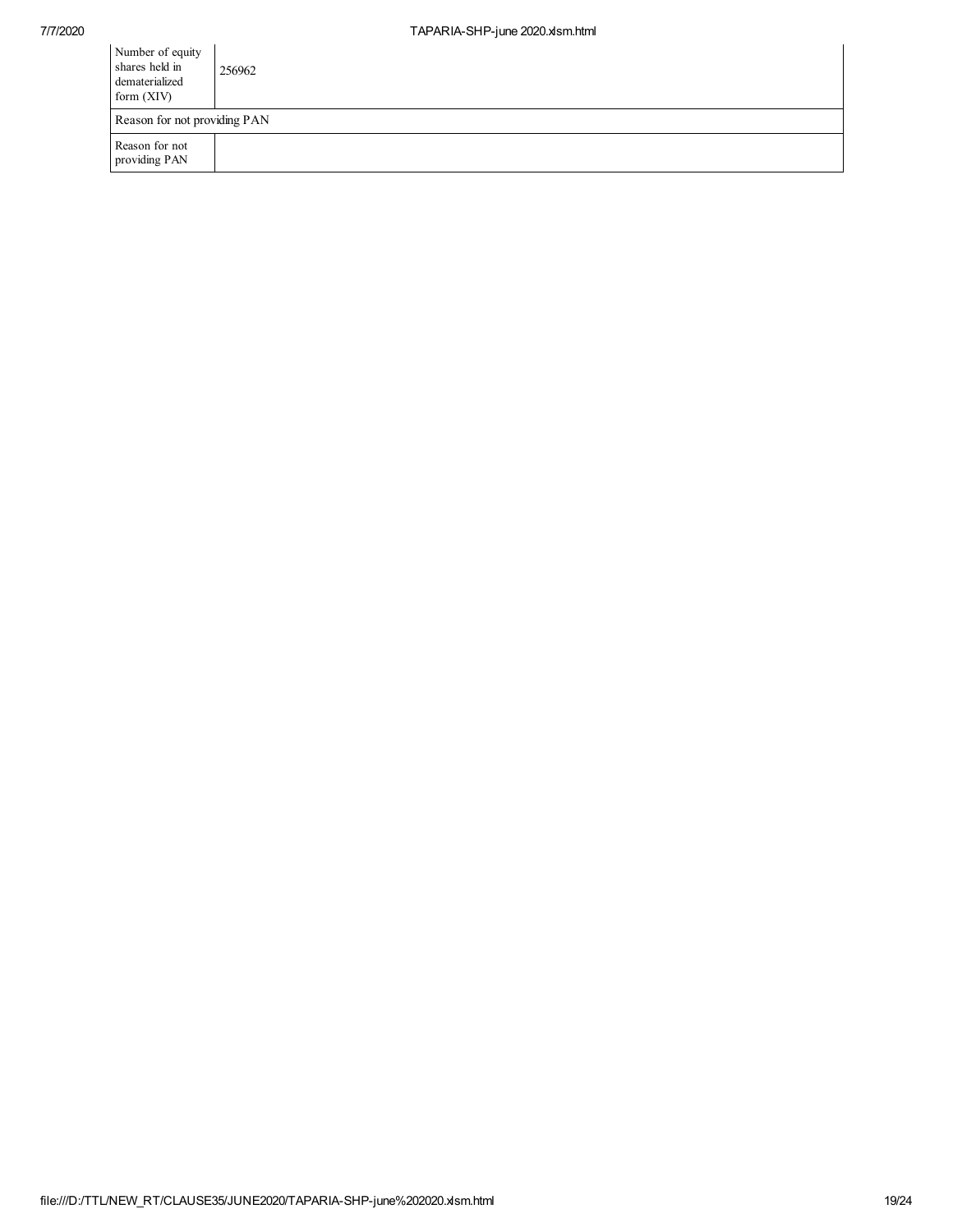| Any Other (specify)                                                                                                  |                     |                |                            |                                                        |                                                     |                              |                                        |
|----------------------------------------------------------------------------------------------------------------------|---------------------|----------------|----------------------------|--------------------------------------------------------|-----------------------------------------------------|------------------------------|----------------------------------------|
| Searial No.                                                                                                          | $\mathbf{1}$        | $\overline{2}$ | $\overline{\mathbf{3}}$    | $\overline{4}$                                         | 5                                                   | 6                            | $\tau$                                 |
| Category                                                                                                             | Clearing<br>Members | <b>Trusts</b>  | <b>Bodies</b><br>Corporate | <b>Bodies Corporate</b>                                | <b>Bodies Corporate</b>                             | Non-Resident<br>Indian (NRI) | Director or<br>Director's<br>Relatives |
| Category / More<br>than 1 percentage                                                                                 | Category            | Category       | Category                   | More than 1 percentage of<br>shareholding              | More than 1<br>percentage of<br>shareholding        | Category                     | Category                               |
| Name of the<br>Shareholders (I)                                                                                      |                     |                |                            | <b>SHREE</b><br>SATYANARAYAN<br><b>INVESTMENTS CO.</b> | <b>VEER</b><br><b>ENTERPRISES</b><br><b>LIMITED</b> |                              |                                        |
| PAN (II)                                                                                                             |                     |                |                            | AABCS4627H                                             | AAACV1980D                                          |                              |                                        |
| No. of the<br>Shareholders (I)                                                                                       | $\mathbf{1}$        | $\mathbf{1}$   | $\overline{7}$             | $\mathbf{1}$                                           | $\mathbf{1}$                                        | $\mathfrak{Z}$               | 1                                      |
| No. of fully paid<br>up equity shares<br>held (IV)                                                                   | 5                   | 20             | 351375                     | 46000                                                  | 274288                                              | 16684                        | 56526                                  |
| No. Of Partly paid-<br>up equity shares<br>held (V)                                                                  |                     |                |                            |                                                        |                                                     |                              |                                        |
| No. Of shares<br>underlying<br>Depository<br>Receipts (VI)                                                           |                     |                |                            |                                                        |                                                     |                              |                                        |
| Total nos. shares<br>held $(VII) = (IV) +$<br>$(V)$ + $(VI)$                                                         | $\mathfrak s$       | 20             | 351375                     | 46000                                                  | 274288                                              | 16684                        | 56526                                  |
| Shareholding as a<br>% of total no. of<br>shares (calculated<br>as per SCRR,<br>1957) (VIII) As a<br>% of $(A+B+C2)$ | $\theta$            | $\mathbf{0}$   | 11.57                      | 1.52                                                   | 9.04                                                | 0.55                         | 1.86                                   |
| Number of Voting Rights held in each class of securities (IX)                                                        |                     |                |                            |                                                        |                                                     |                              |                                        |
| Class eg: $X$                                                                                                        | 5                   | 20             | 351375                     | 46000                                                  | 274288                                              | 16684                        | 56526                                  |
| Class eg:y                                                                                                           |                     |                |                            |                                                        |                                                     |                              |                                        |
| Total                                                                                                                | 5                   | $20\,$         | 351375                     | 46000                                                  | 274288                                              | 16684                        | 56526                                  |
| Total as a % of<br><b>Total Voting rights</b>                                                                        | $\boldsymbol{0}$    | $\mathbf{0}$   | 11.57                      | 1.52                                                   | 9.04                                                | 0.55                         | 1.86                                   |
| No. Of Shares<br>Underlying<br>Outstanding<br>convertible<br>securities (X)                                          |                     |                |                            |                                                        |                                                     |                              |                                        |
| No. of Shares<br>Underlying<br>Outstanding<br>Warrants (Xi)                                                          |                     |                |                            |                                                        |                                                     |                              |                                        |
| No. Of Shares<br>Underlying<br>Outstanding<br>convertible<br>securities and No.<br>Of Warrants (Xi)<br>(a)           |                     |                |                            |                                                        |                                                     |                              |                                        |
| Shareholding, as a<br>% assuming full<br>conversion of<br>convertible<br>securities (as a                            |                     |                |                            |                                                        |                                                     |                              |                                        |

file:///D:/TTL/NEW\_RT/CLAUSE35/JUNE2020/TAPARIA-SHP-june%202020.xlsm.html 20/24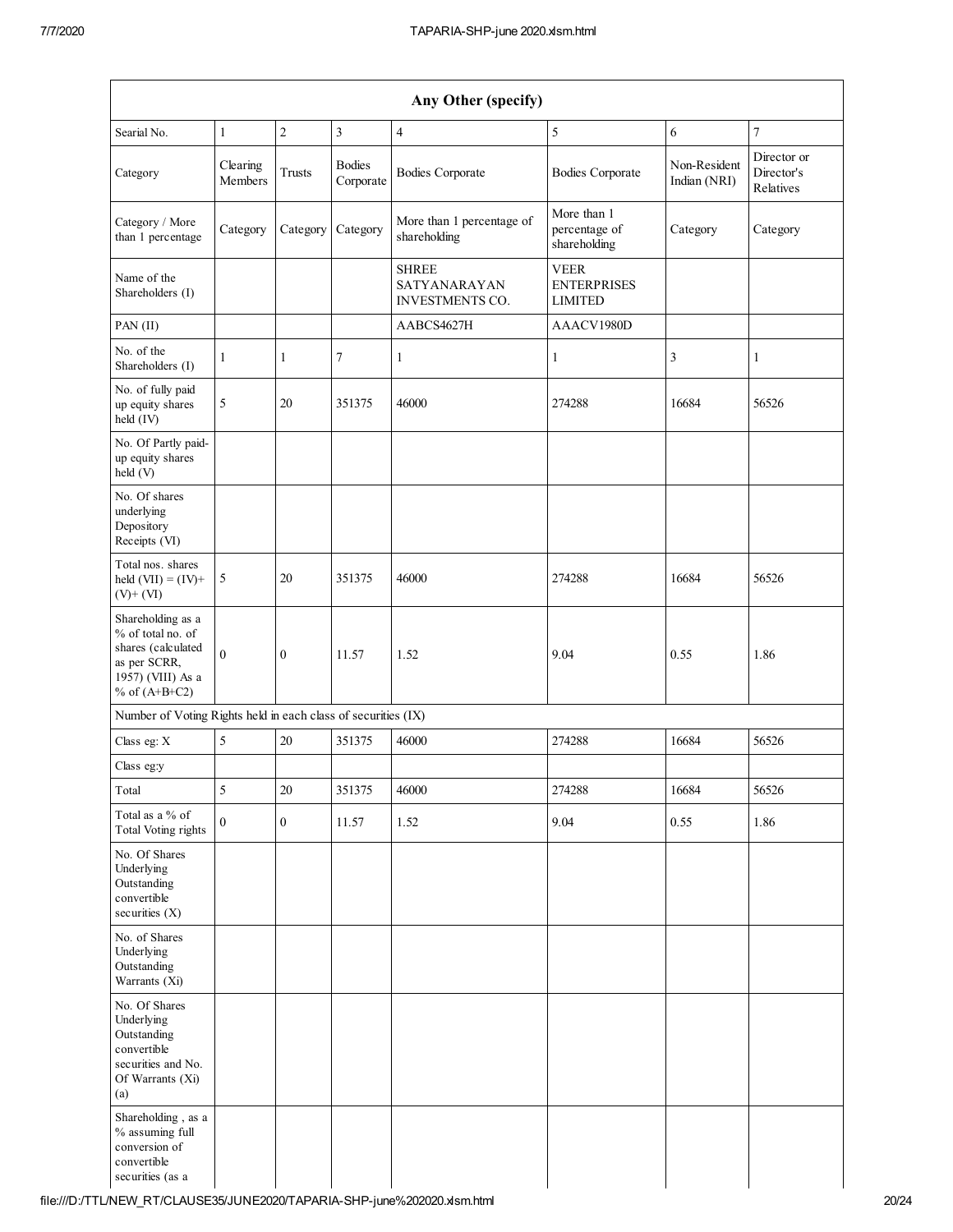## 7/7/2020 TAPARIA-SHP-june 2020.xlsm.html

| percentage of<br>diluted share<br>capital) (XI)=<br>$(VII)+(X)$ As a %<br>of $(A+B+C2)$ | $\overline{0}$ | $\overline{0}$ | 11.57 | 1.52     | 9.04         | 0.55 | 1.86         |
|-----------------------------------------------------------------------------------------|----------------|----------------|-------|----------|--------------|------|--------------|
| Number of Locked in shares (XII)                                                        |                |                |       |          |              |      |              |
| No. $(a)$                                                                               |                |                |       |          |              |      |              |
| As a % of total<br>Shares held (b)                                                      |                |                |       |          |              |      |              |
| Number of equity<br>shares held in<br>dematerialized<br>form $(XIV)$                    | 5              | $\mathbf{0}$   | 420   | $\bf{0}$ | $\mathbf{0}$ | 184  | $\mathbf{0}$ |
| Reason for not providing PAN                                                            |                |                |       |          |              |      |              |
| Reason for not<br>providing PAN                                                         |                |                |       |          |              |      |              |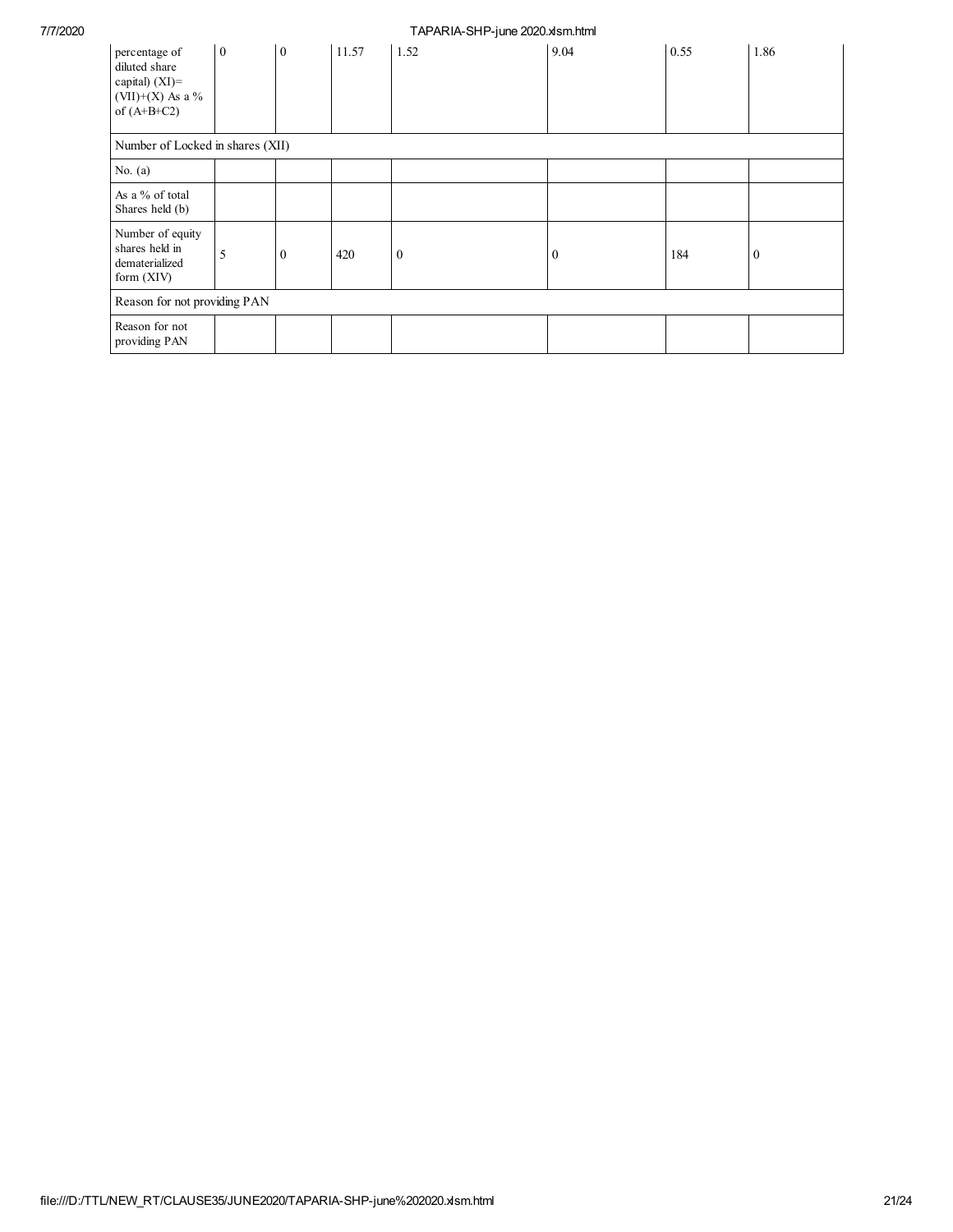| Any Other (specify)                                                                                                                                                 |                                                               |            |                       |  |  |  |  |
|---------------------------------------------------------------------------------------------------------------------------------------------------------------------|---------------------------------------------------------------|------------|-----------------------|--|--|--|--|
| Searial No.                                                                                                                                                         | $\,$ 8 $\,$                                                   | 9          |                       |  |  |  |  |
| Category                                                                                                                                                            | Director or Director's Relatives                              | <b>HUF</b> |                       |  |  |  |  |
| Category / More<br>than 1 percentage                                                                                                                                | More than 1 percentage of shareholding                        | Category   |                       |  |  |  |  |
| Name of the<br>Shareholders (I)                                                                                                                                     | VIRENDRAA BANGUR                                              |            | Click here to go back |  |  |  |  |
| PAN (II)                                                                                                                                                            | AELPB5548M                                                    |            | Total                 |  |  |  |  |
| No. of the<br>Shareholders (I)                                                                                                                                      | $\mathbf{1}$                                                  | 3          | 16                    |  |  |  |  |
| No. of fully paid<br>up equity shares<br>held (IV)                                                                                                                  | 56526                                                         | 292        | 424902                |  |  |  |  |
| No. Of Partly paid-<br>up equity shares<br>held(V)                                                                                                                  |                                                               |            |                       |  |  |  |  |
| No. Of shares<br>underlying<br>Depository<br>Receipts (VI)                                                                                                          |                                                               |            |                       |  |  |  |  |
| Total nos. shares<br>held $(VII) = (IV) +$<br>$(V)$ + $(VI)$                                                                                                        | 56526                                                         | 292        | 424902                |  |  |  |  |
| Shareholding as a<br>% of total no. of<br>shares (calculated<br>as per SCRR,<br>1957) (VIII) As a<br>% of $(A+B+C2)$                                                | 1.86                                                          | 0.01       | 13.99                 |  |  |  |  |
|                                                                                                                                                                     | Number of Voting Rights held in each class of securities (IX) |            |                       |  |  |  |  |
| Class eg: X                                                                                                                                                         | 56526                                                         | 292        | 424902                |  |  |  |  |
| Class eg:y                                                                                                                                                          |                                                               |            |                       |  |  |  |  |
| Total                                                                                                                                                               | 56526                                                         | 292        | 424902                |  |  |  |  |
| Total as a % of<br>Total Voting rights                                                                                                                              | 1.86                                                          | 0.01       | 13.99                 |  |  |  |  |
| No. Of Shares<br>Underlying<br>Outstanding<br>convertible<br>securities (X)                                                                                         |                                                               |            |                       |  |  |  |  |
| No. of Shares<br>Underlying<br>Outstanding<br>Warrants (Xi)                                                                                                         |                                                               |            |                       |  |  |  |  |
| No. Of Shares<br>Underlying<br>Outstanding<br>convertible<br>securities and No.<br>Of Warrants (Xi)<br>(a)                                                          |                                                               |            |                       |  |  |  |  |
| Shareholding, as a<br>% assuming full<br>conversion of<br>convertible<br>securities (as a<br>percentage of<br>diluted share<br>capital) (XI)=<br>$(VII)+(X)$ As a % | 1.86                                                          | 0.01       | 13.99                 |  |  |  |  |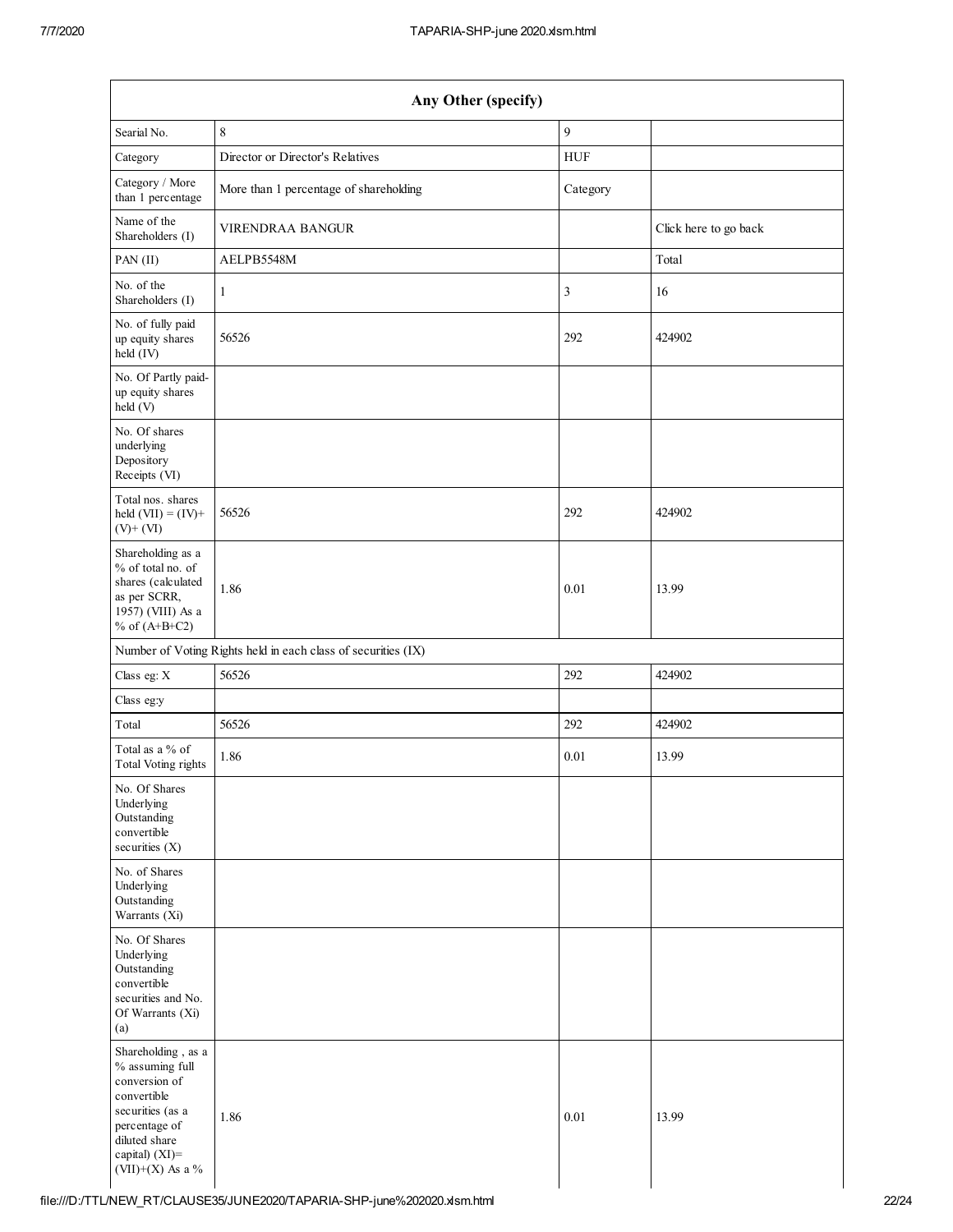| of $(A+B+C2)$                                                        |          |     |     |  |  |  |  |
|----------------------------------------------------------------------|----------|-----|-----|--|--|--|--|
| Number of Locked in shares (XII)                                     |          |     |     |  |  |  |  |
| No. $(a)$                                                            |          |     |     |  |  |  |  |
| As a % of total<br>Shares held (b)                                   |          |     |     |  |  |  |  |
| Number of equity<br>shares held in<br>dematerialized<br>form $(XIV)$ | $\theta$ | 292 | 901 |  |  |  |  |
| Reason for not providing PAN                                         |          |     |     |  |  |  |  |
| Reason for not<br>providing PAN                                      |          |     |     |  |  |  |  |